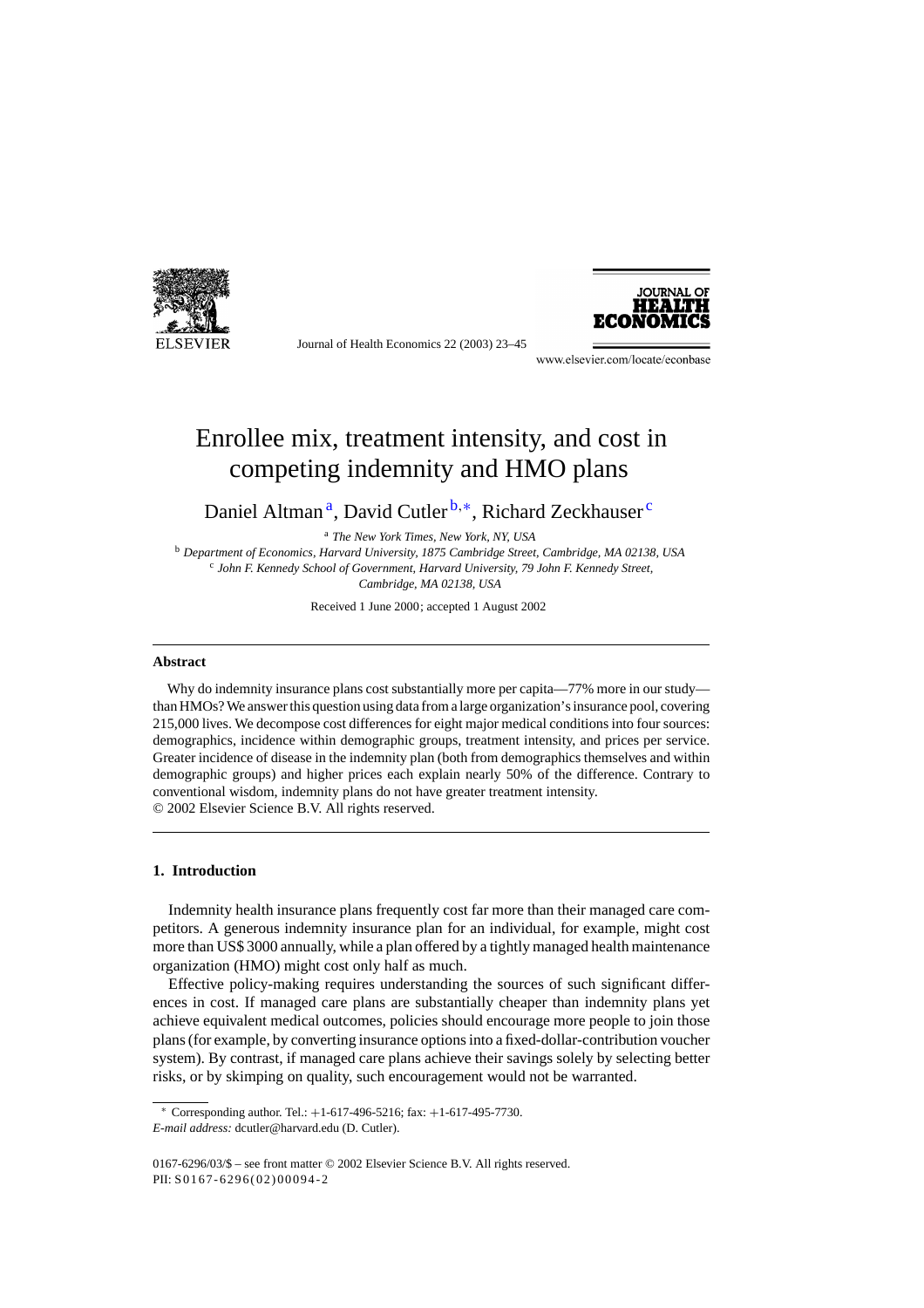This paper examines why managed care plans are less expensive than traditional indemnity plans. It focuses on medical care costs and treatments for the employees of state government in Massachusetts.<sup>1</sup> The Group Insurance Commission (GIC) of Massachusetts is responsible for providing insurance to these individuals and their families. It contracts with an indemnity plan, 10 HMOs, and a preferred provider organization (PPO). We group the HMOs together for this analysis and examine the cost difference between the indemnity plan and the HMOs as a whole.

The GIC is particularly valuable for study because of its large insurance pool—more than 215,000 covered lives under age 65 during the sample period—and the wide differences in spending across plans. In fiscal year 1998 (FY1998), for example, the individual premium for the indemnity policy was 77% greater than the individual premium for the most expensive HMO. Beyond its academic interest, this large premium differential concerns the GIC commissioners. They want to know why the plans charge such different amounts, even after the GIC pushes hard to negotiate fees down close to the plans' costs.<sup>2</sup> Do the plans have substantially different clienteles, do they provide different types of care, or are the plans' underlying costs for each service different?

We divide spending differences into three possible sources. The first source is differences in *enrollee mix* across plans. There are two types of differences in mix. HMOs may be cheaper because of *incidence mix* (the incidence of costly medical conditions is lower in those plans) or because of *within-condition mix* (HMO enrollees have less severe cases of disease than indemnity plan members).

Differences in both types of mix may result from adverse selection. Evidence on adverse selection is plentiful. (See [Cutler and Zeckhauser, 2000,](#page-22-0) for a review.) Studies uniformly show that HMOs enroll younger, healthier members than indemnity insurance plans (e.g. [Scitovsky et al., 1978; Jackson-Beeck and Kleinman, 1983; Ellis, 1989; Langwell a](#page-22-0)nd [Hadley, 1989\).](#page-22-0) Given a choice, healthier people are more likely to choose managed care plans than are less healthy people [\(Cutler and Zeckhauser, 1998\).](#page-22-0) In addition, people who stay in the same plan over time may contribute significantly more to indemnity plan costs than to the HMOs' costs as they age [\(Altman et al., 1998\).](#page-21-0)

The second potential source of cost differences is variation in *treatment intensity*. The indemnity plan may be more expensive because it provides more intensive procedures for patients with similar diagnoses, perhaps because its benefit structure is more generous. However, HMOs could actually be more intensive than indemnity plans for services such as preventive care, as a result of their effort to stave off high-cost medical events down the road.

The third potential source of cost differences is variation in *prices* paid for the same services. HMOs may simply pay less than the indemnity plan. Price differences might result from bargaining; HMOs enjoy bargaining leverage because they can direct large groups of patients to providers. If the group elasticity of demand is greater than the individual elasticity of demand, HMOs might use their greater demand elasticity to extract lower prices. Price differences could also stem from a more efficient production process, for instance in billing and administering purchases of medical services.

<sup>&</sup>lt;sup>1</sup> A small number of employees of local authorities are also enrolled.

<sup>2</sup> Zeckhauser is a GIC commissioner.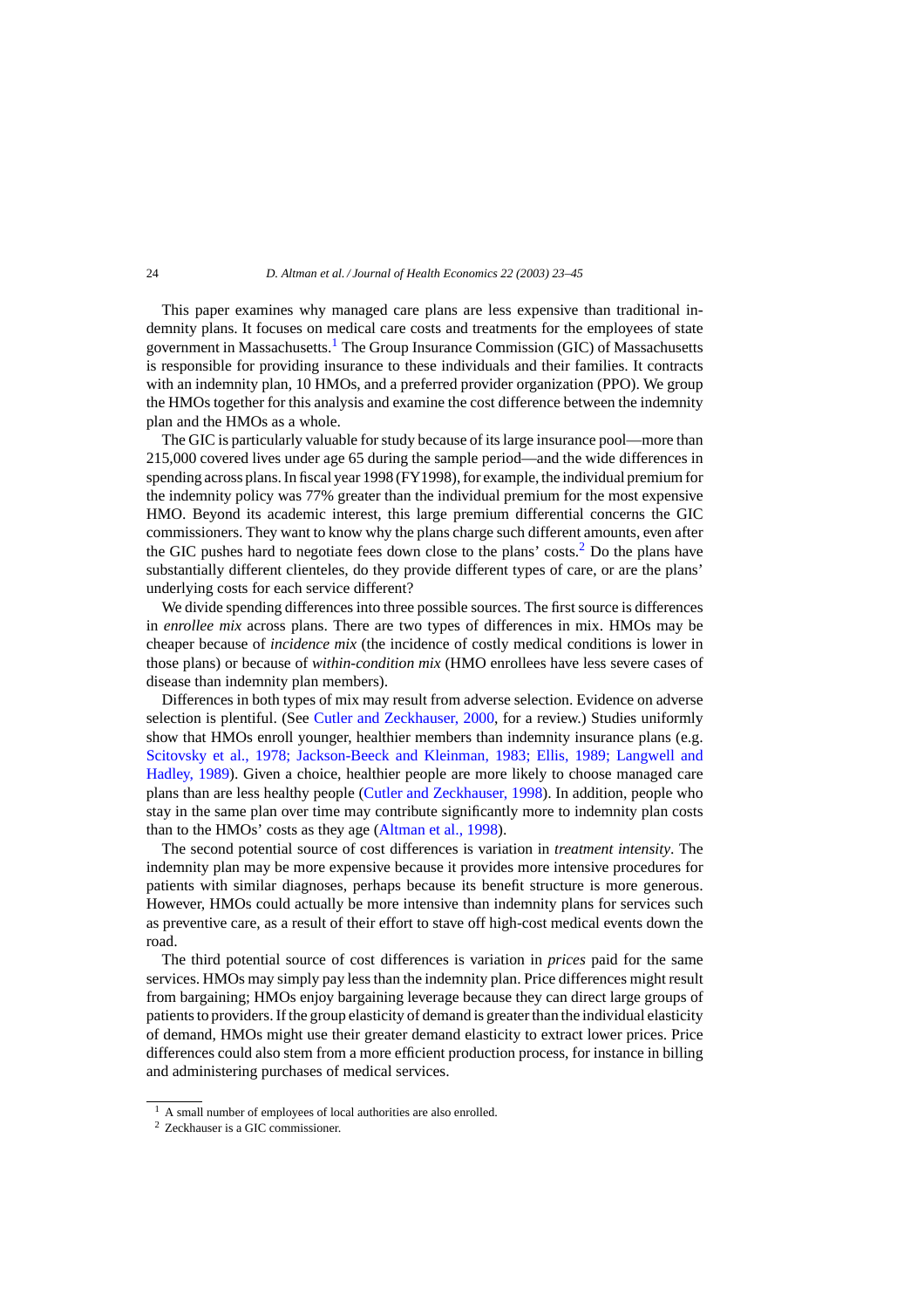Differentiating among enrollee mix, treatment intensity, and price effects requires detailed data on incidence, treatments received, and prices paid for a variety of medical conditions. There could also be interactive relationships among these variables. For example, prices paid by the two plans might be somewhat closer together for conditions where the indemnity plan has relatively higher incidence. This would produce a negative interaction term. In this analysis, we parcel out direct (non-interactive) effects.

The major empirical concern in parceling out these effects is selection into treatment. Imagine that rates of respiratory infection are common across plans, but that affected people in HMOs are less likely to see a doctor and only visit when they are very sick. Naïve analysis of medical care utilization would suggest that HMOs have healthier enrollees than indemnity plans (fewer treatments for respiratory infection) but treat them more aggressively (more intense treatment when they do visit a doctor). Neither of these inferences would be valid.

To control for differing selection into and out of treatment, we examine conditions where treatment of some form is extremely likely. We focus on eight common and easily identifiable medical conditions: heart attacks; births; cancers of the breast, colon, cervix, and prostate; and type I (juvenile-onset) and type II (adult-onset) diabetes.<sup>3</sup> Together, these eight conditions account for over 13% of total medical spending in the GIC's health plans.

Our results show that differences in costs between the indemnity plan and HMOs stem mostly from differences in incidence and price. Indeed, seven of our eight conditions have significantly higher incidence rates in the indemnity plan. For these conditions, differences in the incidence of disease account for about 47% of cost differences on average. An additional 45% of cost differences result from differences in the price of the same services. Incidence differences are largely within age and sex groups. Differences in the age and sex of those suffering the conditions accounts for no more than 4 or 5% of cost differences.

Our analysis is unique in being able to examine price, treatment and intensity differences. [Miller and Luft \(1994, 1997\), f](#page-22-0)or example, report that HMOs have both fewer hospitalizations and shorter hospital stays than indemnity plans, saving about 10% of costs.<sup>4</sup> But they do not have information on prices (given competitive conditions, data on prices are in general very difficult to obtain). [Eichner et al. \(1999\), u](#page-22-0)sing a sample of plans compiled from several private employers, find that demographic mix and treatment costs are largely responsible for cost differences. But they are unable to separate cost differences into treatment intensity and price.<sup>5</sup> Cutler et al.  $(2000)$  show that price differences between managed care and indemnity insurance explain a large part of cost differences for patients with heart disease. Their sample is limited to two conditions, however, and does not consider differences in disease incidence. To our knowledge, a decomposition such as we perform has not yet been presented.

This paper is structured as follows. The second section describes the methods that we use to parcel out cost differences across plans. The third section outlines the data, and the fourth section presents the cost decomposition. The last section concludes.

<sup>&</sup>lt;sup>3</sup> We omit lung cancer because it is most common among elderly insurees, who are not covered in this research, since they hold a combination of Medicare and private insurance.

<sup>4</sup> This is net of some increase in outpatient utilization.

<sup>5</sup> In part, this stems from the fact that Eichner, McClellan, and Wise look at annual spending rather than disease-specific spending. Examining price effects requires more detail.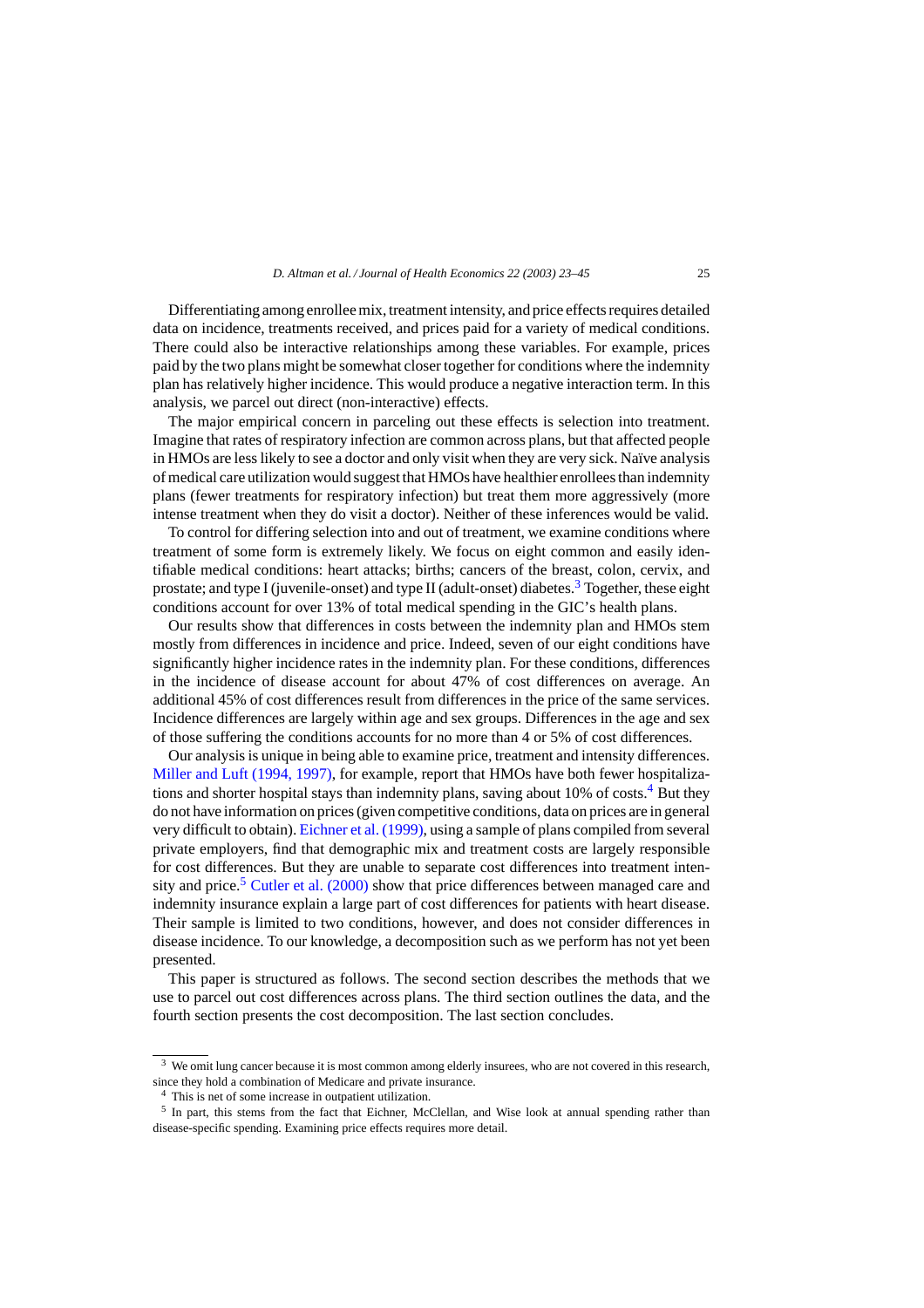# <span id="page-3-0"></span>**2. Methodology**

Individuals who are sick may have one of a variety of conditions, which we index by *j*. The set of conditions that people may contract is very large; in our empirical analysis, we address eight that are well defined and relatively common. Within each condition, we index treatments *t* by *k*, where *k* runs from 1 to  $K_j$ . We think of these treatments as treatment paths—major ways of approaching a given disease—rather than a completely specified set of procedures. For example, treatment paths for breast cancer are surgery, radioactive oncology/chemotherapy, or a combination of the two. This formulation serves both theoretical and practical purposes. Theoretically, treatment paths are the item about which patients care the most. Practically, many of the plans do not report use of more disaggregated services, since payment is often not made on that basis. We divide patients into demographic categories indicated *d*i, where *i*runs from 1 to*N.* Finally, plans are indexed by *P*, where  $P = I$  for the indemnity plan and  $P = H$  for the HMOs.

We define our statistical terms as follows:  $q_j^P$  is the incidence of condition *j* among people in plan *P*,  $d_{ij}^P$  is the fraction of the people in plan *P* who suffer condition *j* and are also in demographic group *i*:  $\sum_{i=1}^{N} d_{ij}^{P} = 1$ ;  $t_{ijk}^{P}$  is the fraction of the people in plan *P* who suffer condition *j* and are in demographic group *i* who also receive treatment *k*:  $\sum_{k=1}^{K} t_{ijk}^P = 1$ ; and  $r_{ijk}^P$  is the average costs for the people in plan *P* who suffer condition *j*, are in demographic group *i*, and receive treatment *k*.

Average per capita costs in plan *P* stemming from condition *j* are therefore given by

$$
x_j^P = q_j^P \sum_{i=1}^N \left( d_{ij}^P \sum_{k=1}^K t_{ijk}^P r_{ijk}^P \right). \tag{1}
$$

The difference in per capita average costs across plans for treatment of a given condition *j*,  $\Delta x_j^{I-H}$ , can be decomposed into incidence, within-condition mix, treatment, and price effects. Taking the indemnity plan as the base, this difference is approximately: $\frac{6}{5}$ 

$$
\Delta x_j^{I-H} \cong \left\{ (q_j^I - q_j^H) \sum_{i=1}^N \left[ d_{ij}^I \left( \sum_{k=1}^K t_{ijk}^I r_{ijk}^I \right) \right] \right\} \n+ q_j^I \left\{ \sum_{i=1}^N \left[ (d_{ij}^I - d_{ij}^H) \left( \sum_{k=1}^K t_{ijk}^I r_{ijk}^I \right) \right] + \sum_{i=1}^N \left[ d_{ij}^I \left( \sum_{k=1}^K (t_{ijk}^I - t_{ijk}^H) r_{ijk}^I \right) \right] \right. \n+ \sum_{i=1}^N \left[ d_{ij}^I \left( \sum_{k=1}^K t_{ijk}^I (r_{ijk}^I - r_{ijk}^H) \right) \right] \right\}.
$$
\n(2)

The first term:

$$
(q_j^I - q_j^H) \sum_{i=1}^N \left[ d_{ij}^I \left( \sum_{k=1}^K t_{ijk}^I r_{ijk}^I \right) \right],
$$

<sup>6</sup> Our results are similar if we take the HMOs as the base.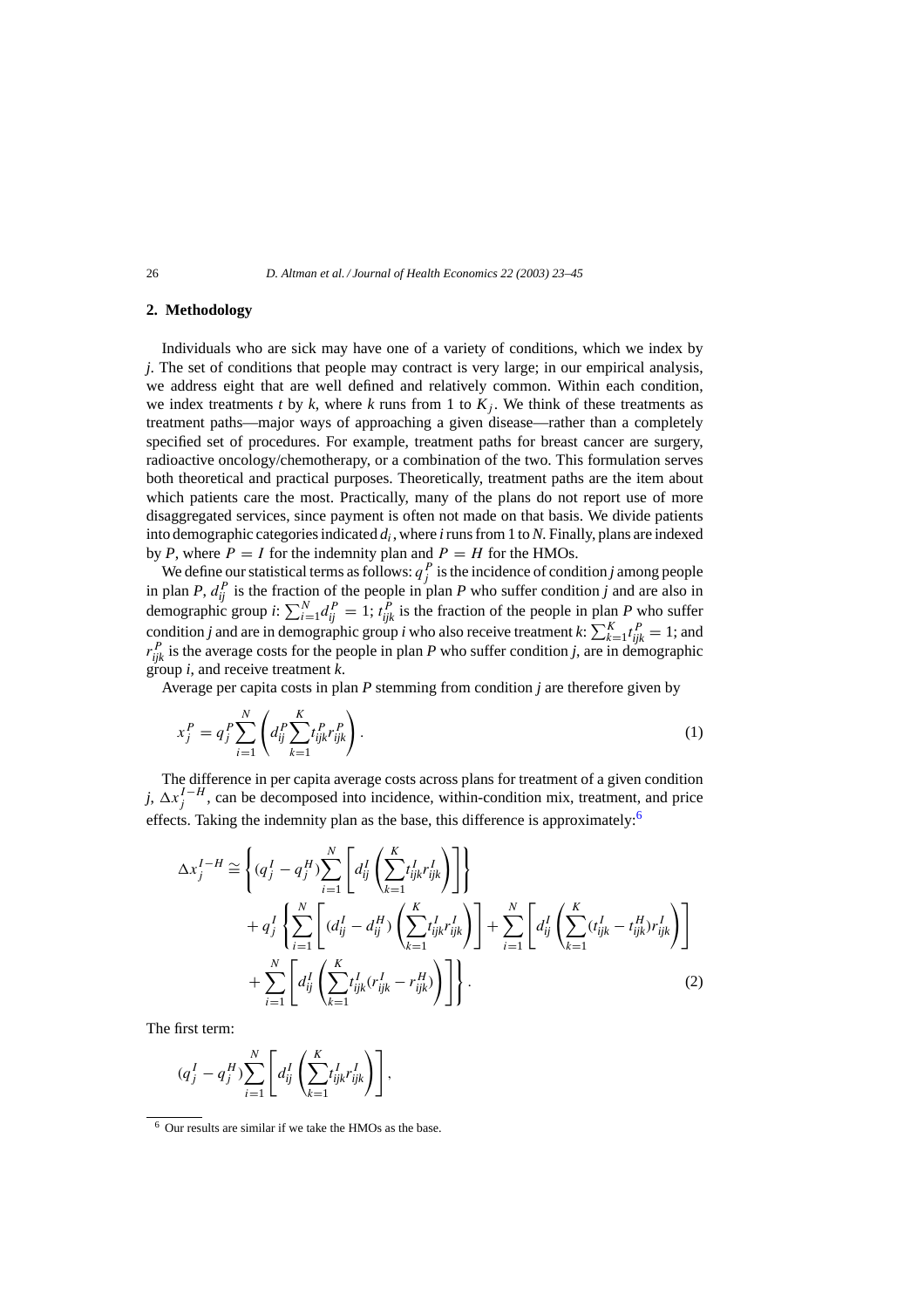represents the per capita cost difference resulting from differences in the incidence of condition *j* between plans. The top term in the second set of brackets:

$$
q_j^I \sum_{i=1}^N \left[ (d_{ij}^I - d_{ij}^H) \left( \sum_{k=1}^K t_{ijk}^I r_{ijk}^I \right) \right],
$$

is the cost difference from differences in the demographic mix of sufferers of the condition; the middle term:

$$
q_j^I \sum_{i=1}^N \left[ d_{ij}^I \left( \sum_{k=1}^K (t_{ijk}^I - t_{ijk}^H) r_{ijk}^I \right) \right],
$$

is the cost difference from treatments conditional on demographics; and the bottom term:

$$
q_j^I \sum_{i=1}^N \left[ d_{ij}^I \left( \sum_{k=1}^K t_{ijk}^I (r_{ijk}^I - r_{ijk}^H) \right) \right],
$$

is the difference from prices conditional on demographics and treatments. [Eq. \(2\)](#page-3-0) is only approximate as it omits the second-, third-, and fourth-order covariance terms. The Methodology Appendix<sup>7</sup> supplies a hypothetical, easy-to-follow example of our calculations.

# **3. Data**

Our data are from the Group Insurance Commission (GIC) of Massachusetts, the organization that insures state employees. In FY1995, there were 215,287 enrollees in the under-65 portion of the GIC's pool. These enrollees enrolled in three plan types: 67,789 in an indemnity plan,  $122,421$  in 10 HMOs, and  $25,077$  in a PPO.<sup>8</sup> The PPO was new in FY1994, and is relatively small. We therefore omitted it from this analysis (see [Altman](#page-21-0) [et al., 1998](#page-21-0) for further discussion).

The indemnity plan offers the most generous coverage and carries the highest premium. Cost sharing in the indemnity plan is fairly small (it varies over time, but the plan was always relatively generous). There are no restrictions on use of services, with the exception of a mental health carve out. We do not analyze mental health as one of our conditions. The HMOs mostly follow the independent practice association or network model, with one staff-model plan. Although the HMOs differ, cost sharing is generally US\$ 5–10 for an outpatient visit. The networks of the plans are generally very wide; Massachusetts is characterized by HMOs with substantially overlapping networks of providers.

On net, we expect some selection in this group, but less than in many other circumstances. The wide networks and loose restrictions of the HMOs are one reason. The generous payment from the GIC is another. The employer, i.e. the state, covers 85% of the cost differential

 $^7$  All appendices are available on Cutler's website, which is located at [http://post.economics.harvard.edu/faculty/](http://post.economics.harvard.edu/faculty/dcutler/dcutler.html) [dcutler/dcutler.html](http://post.economics.harvard.edu/faculty/dcutler/dcutler.html).

<sup>8</sup> We include part-year enrollees in our data. The share of part-year enrollees is very similar across plans, and it increases the sample size.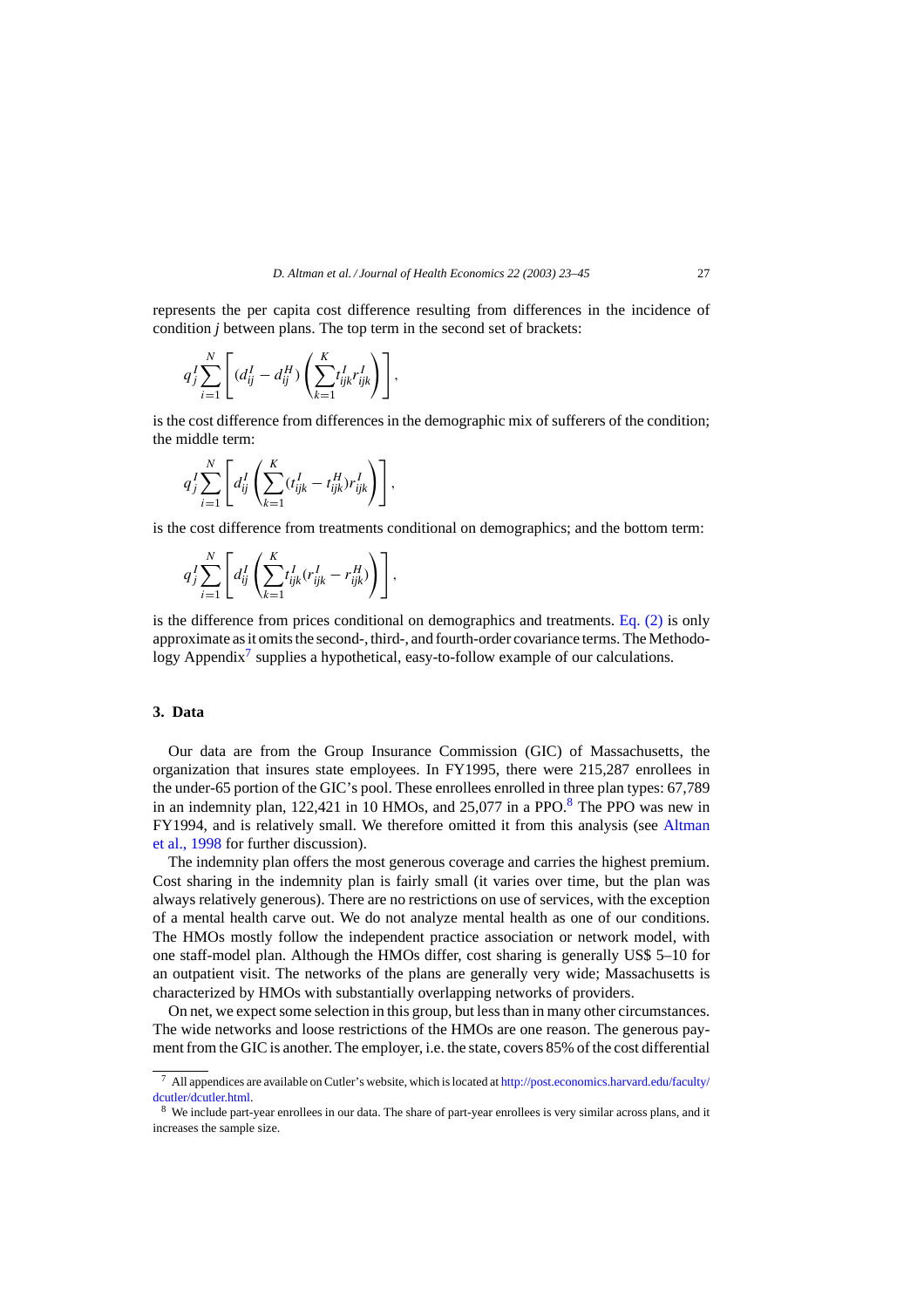| Plan group  | Premium (US\$) | Enrollment | Benefit cost (US\$) |
|-------------|----------------|------------|---------------------|
| Indemnity   | 2670           | 67,789     | 2638                |
| <b>PPO</b>  | 1631           | 25,077     | 1340                |
| <b>HMOs</b> | 1686           | 122.421    | 1226                |

Table 1 GIC plan premiums, enrollment, and benefit costs for fiscal year 1995

*Note*: Enrollment and benefit costs include only individuals under age 65. Premiums and benefit costs represent means over entire plan groups.

between plans. This significantly reduces the incentive for the insured to choose an HMO over the more expensive indemnity plan. [Cutler and Zeckhauser \(1998\)](#page-22-0) discuss selection in the GIC in some detail.

Table 1 shows average costs in the indemnity plan and the HMOs for fiscal year 1995. The HMOs' premiums are approximately 35% lower than the indemnity plan's.

Our data, compiled and maintained for the GIC by the MEDSTAT Group, describe plan enrollees' detailed use of inpatient and outpatient hospital services as well as their claims for prescription drugs. For each medical visit, a record gives the primary and secondary diagnoses, the principal procedure administered, and the relevant payment information. This enables us to construct detailed histories of each enrollee's use of a variety of health care resources. Eligibility information is available for essentially all the patients.<sup>9</sup>

Reimbursement information for treatments rendered is based on actual payments rather than "list prices". Our methods cannot account for the effects of any differences in reporting practices between the HMOs and the indemnity plan. For example, bulk purchases of medical treatment from providers by HMOs could lead to peculiar disaggregations of payments at the patient level. However, we have no reason to suspect any systematic biases.<sup>10</sup>

We focus on eight conditions where treatment of some form is necessary or highly likely in order to minimize selection into treatment. For both research and policy purposes, these conditions have the advantage of being very expensive. In total, they account for 15% of the indemnity plan's costs and 11% of the HMOs' costs. The conditions are listed in [Table 2](#page-6-0) along with their respective treatment options and the universes of patients within which we study them. The universes are chosen to exclude demographic groups where incidence is extremely low or zero.

For acute myocardial infarction (AMI, or heart attack in common parlance), we follow [Cutler et al. \(1998a,b, 2000\)](#page-22-0) and group patients into four major treatment categories. Coronary artery bypass graft surgery (CABG) is the most radical procedure; the patient's artery is cut and augmented with an unblocked section of artery from elsewhere in the body, usually a leg. Percutaneous transluminal coronary angioplasty (PTCA) inflates a balloon inside the patient's artery in an attempt to clear blockages; for less serious cases, it is an alternative to CABG, less invasive and sometimes cheaper.<sup>11</sup> Some patients receive cardiac

<sup>9</sup> Same-sex twins present a problem, as they have almost always have the same date of birth, sex, and relationship to the principal enrollee. Our methods may collapse some same-sex twins into one enrollee. Tabulations using eligibility files indicate that very few such cases exist in the data.

<sup>10</sup> We are grateful to Don Westwater of the GIC for discussing this issue with us.

 $11$  We find only a handful of cases where a PTCA, presumably unsuccessful, is followed by a CABG; these cases are categorized as CABG patients.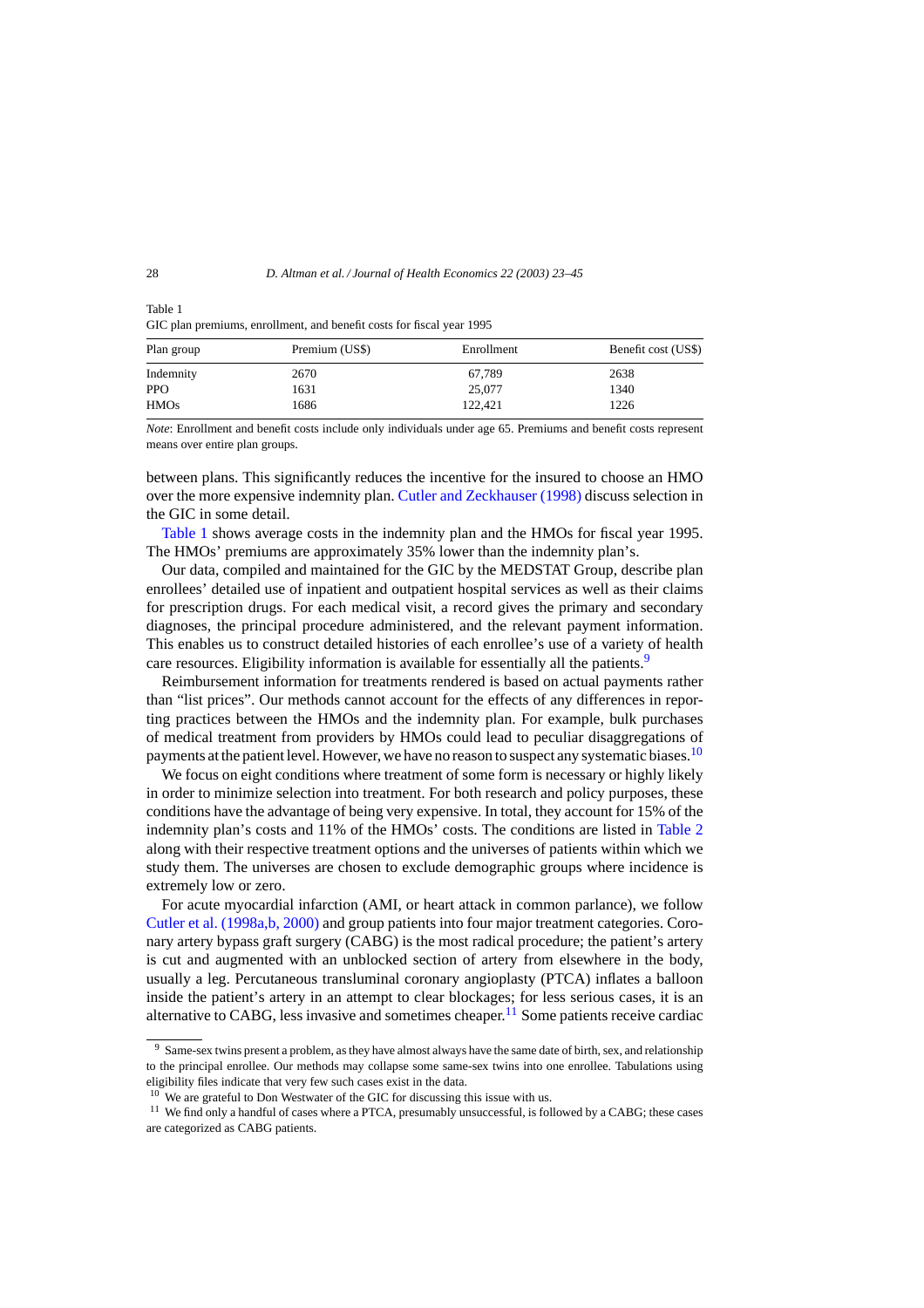| Condition                              | Demographic universe Major treatments                     |                                                                                                                                                                                                                     | Claim identification                                                                                                                                                                                                                    |
|----------------------------------------|-----------------------------------------------------------|---------------------------------------------------------------------------------------------------------------------------------------------------------------------------------------------------------------------|-----------------------------------------------------------------------------------------------------------------------------------------------------------------------------------------------------------------------------------------|
| Acute myocardial<br>infarction (AMI)   | Men and women,<br>$30 - 64$                               | Cardiac catheterization.<br>alone or accompanied by<br>either percutaneous<br>transluminal coronary<br>angioplasty (PTCA) or<br>coronary artery bypass graft<br>(CABG); patients could<br>receive none of the above | All claims within 90 days<br>of diagnosis of an AMI                                                                                                                                                                                     |
| Live birth                             | Eligible mothers,<br>$15 - 44$                            | Normal delivery or<br>cesarean-section                                                                                                                                                                              | Births identified as new<br>enrollees with birth date within<br>fiscal year; eligible mothers are<br>female heads-of-household or<br>spouses ages 15–44; all claims<br>from 9 months before the birth<br>through 7 days after the birth |
| Cancers<br><b>Breast</b>               | Women, 30-64                                              | Surgery and/or<br>radioactive oncology<br>and chemotherapy, or<br>none of the above                                                                                                                                 | All claims within 6 months<br>of first cancer diagnosis for<br>patients with at least two<br>diagnoses for the same type<br>of cancer                                                                                                   |
| Colon<br>Cervix<br>Prostate            | Men and women,<br>$30 - 64$<br>Women, 30-64<br>Men, 30-64 |                                                                                                                                                                                                                     |                                                                                                                                                                                                                                         |
| Diabetes (juvenile<br>and adult-onset) | Men and women,<br>$0 - 64$                                |                                                                                                                                                                                                                     | All claims over two fiscal<br>years for individuals with at<br>least two diabetes-related<br>diagnoses                                                                                                                                  |

<span id="page-6-0"></span>Table 2 Summary of medical conditions examined

*Note*: Diagnoses are identified using codes from the *International Classification of Diseases*, *9th Edition*, *Clinical Modification* (ICD9-CM). Procedures are identified using codes from the *Physician*'*s Current Procedural Terminology* and the ICD9-CM.

catheterization, a diagnostic procedure in which a dye is circulated through the patients' arteries to determine the location and magnitude of blockages, but there is no further invasive procedure. Finally, some patients are treated without any of the intensive procedures (designated the "null" treatment path). To gauge the statistical significance of our results, we group the PTCA and CABG paths together as "intense" treatments, which are contrasted with the "null" and catheterization paths.

For births, we distinguish between normal and caesarian-section deliveries (the latter being intense). We consider only pregnancies that result in live births, as these are the simplest to identify in the GIC eligibility files. Twins are treated as one birth event. We consider cancers affecting four different parts of the body: the breast, cervix, colon and prostate. For the cancers, the three different treatment paths are surgery, radiation oncology/chemotherapy (RO/C), and a combination of the first two treatments. A rough ranking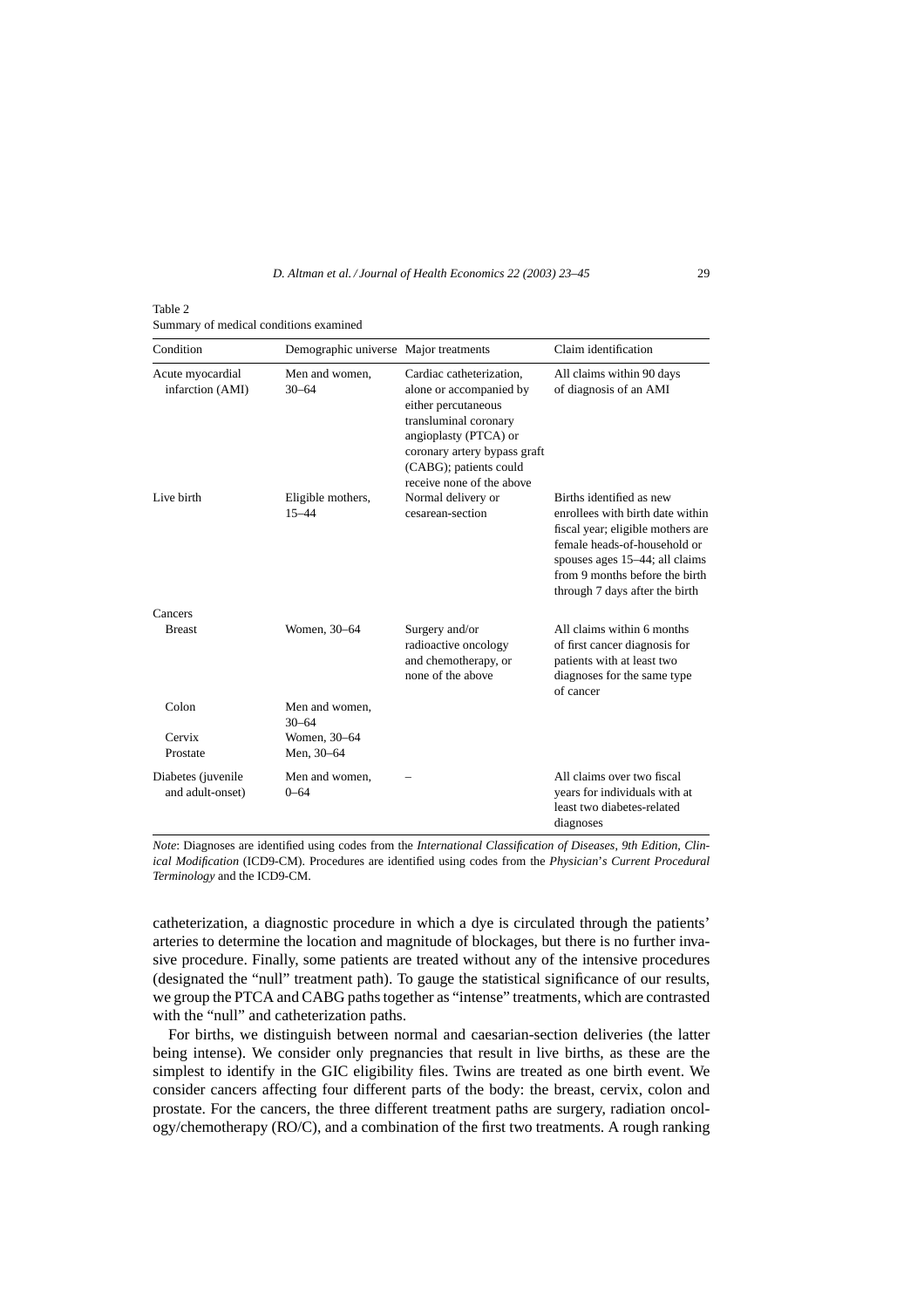of the paths' intensity would position RO/C alone as the least intense, then surgery, then a combination of the two as the most intense. The vast majority of cancer sufferers in either plan undergo surgery, and thus follow either the first or the third treatment path. We consider either path involving surgery to be a intense treatment. We also track inpatient and outpatient visits involving diagnostic radiology and patient management.<sup>12</sup>

The last column of [Table 2](#page-6-0) describes our conventions for identifying condition-related claims. The issue of identifying conditions is complicated, and there is a potential for "ascertainment bias"—the method of determining people with each condition could lead to differing severity of illness and thus differences in treatment and incidence. For the reasons specified, however, we suspect this issue is small.

We follow AMI patients for 90 days starting from the first admission for a heart attack. A 90-day window is common in the literature ([Cutler et al., 1998a,b, 2000\)](#page-22-0) and encompasses virtually all of the intensive care provided to heart attack patients. For births, we include 9 months of spending prior to the birth, and spending for mother and child for 7 days after the birth. The 9-month criterion includes all costs, including fertility costs, if they occurred during that window. Costs incurred earlier will not be included.

Limiting the cutoff to 7 days after birth ignores potential complications after that period resulting from poor prenatal care (e.g. care for infants with respiratory-distress syndrome), but it avoids picking up conditions that occur for reasons other than the birth. To test the sensitivity of this assumption, we formed an alternate estimate of costs including all spending through 180 days after birth. The Results Appendix presents the results of that specification. They are very similar to those using the 7-day definition.

We identify cancer patients as those whose records contain a diagnosis of one of four major cancers matched with either surgery or radioactive oncology and/or chemotherapy (RO/C) treatment. We do not include a null path for cancer treatment, since records may contain cancer diagnoses for procedures designed only to detect (and not to treat) cancers. For example, mammograms performed to detect breast cancer are usually accompanied by a breast cancer diagnosis though the results of the tests could be negative. Past studies have shown that claims data are good for assessing intensive treatment of cancer, but not cases treated without such an intervention ([Warren et al., 1999; Cooper et al., 2000; Freeman](#page-22-0) [et al., 2000\).](#page-22-0) Staging information on claims data are also poor ([Cooper et al., 1999\).](#page-21-0)

Cancers elicit a mix of acute and chronic care. They may result in a high initial expenditure followed by ongoing monitoring costs, with considerable extra costs should there be a recurrence. We sum cancer patients' expenditures for 6 months after the initial diagnosis of a tumor.<sup>13</sup> Initial treatment for cancer (the acute phase) is generally defined as care within about 5 months of diagnosis and ranges of 6–9 months are common in the literature ([Warren](#page-22-0) [et al., 2002\).](#page-22-0)

To analyze diabetes, a chronic condition, we use a longer time horizon. We code individuals as diabetic if they have two or more diabetes-related diagnoses over the

<sup>&</sup>lt;sup>12</sup> Patient management includes office visits, inpatient observation, emergency room visits not resulting in procedures, counseling, etc. Note also that the surgery path corresponds to *any* cancer-related surgery during the 6-month episode (to allow for metastasization, the spread of cancer through the body).

<sup>&</sup>lt;sup>13</sup> Since we do not have access to insurees' medical histories before FY1994, an "initial" diagnosis of cancer could be part of an ongoing treatment process.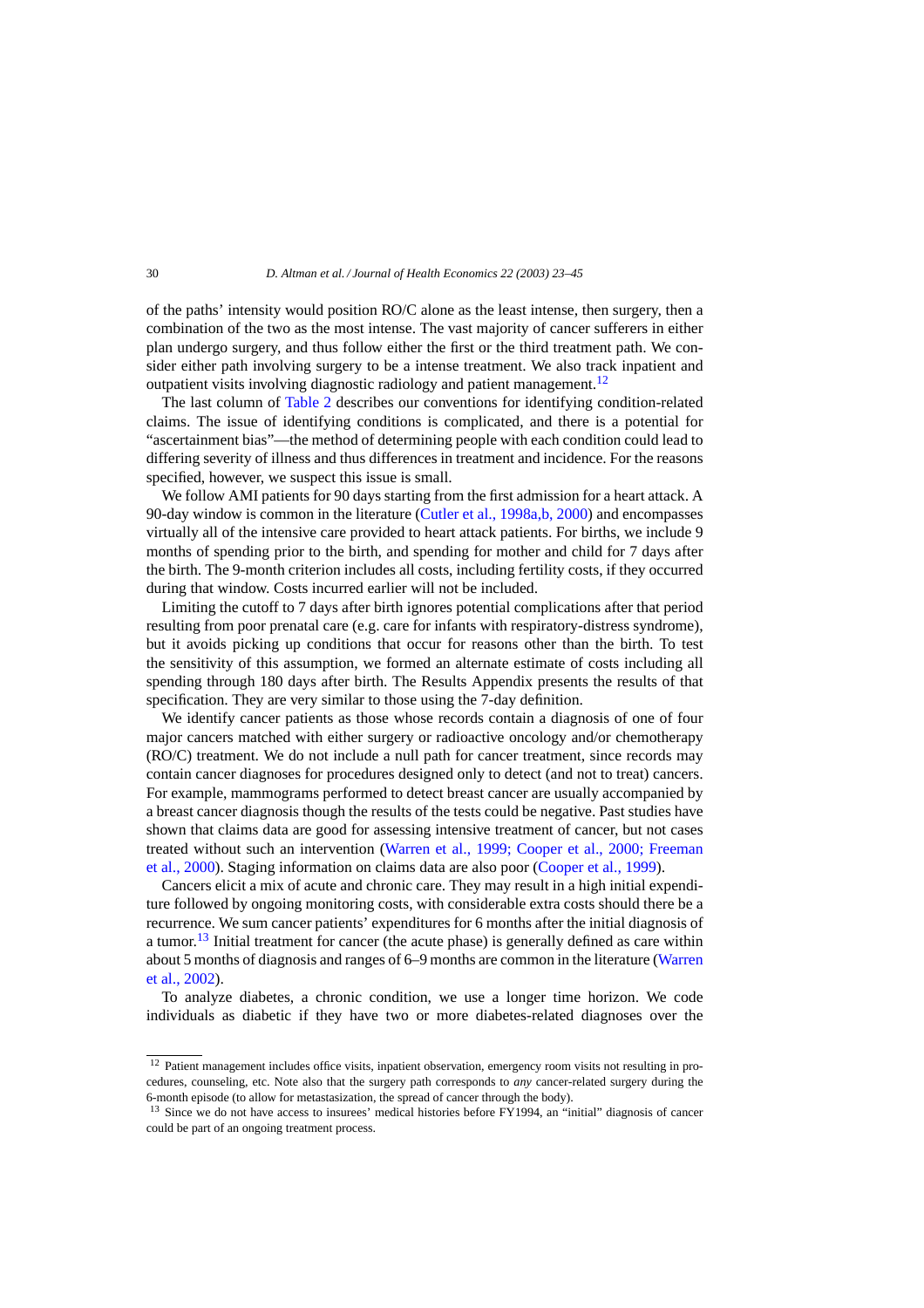| Age group | Indemnity plan <sup>a</sup> |         | HMOs <sup>b</sup> |         |
|-----------|-----------------------------|---------|-------------------|---------|
|           | Males                       | Females | Males             | Females |
| $0 - 19$  | 9.00                        | 8.65    | 12.68             | 16.28   |
| $20 - 34$ | 6.26                        | 7.15    | 9.76              | 12.03   |
| $35 - 49$ | 12.51                       | 16.13   | 14.59             | 16.43   |
| $50 - 64$ | 15.47                       | 19.80   | 6.77              | 7.28    |
| All ages  | 45.78                       | 54.22   | 47.99             | 52.01   |

<span id="page-8-0"></span>

| Table 3                                                                    |  |
|----------------------------------------------------------------------------|--|
| Demographic distributions of GIC enrollees by insurance plan group, FY1995 |  |

*Note*: Each entry is the share of that plan's enrollees in that age and sex group.

<sup>a</sup> Enrollees (males and females): 67,789.

<sup>b</sup> Enrollees (males and females): 122,421.

entire time period. The two-diagnosis requirement is designed to rule out mistaken codes, and to eliminate patients where diabetes is suspected but not confirmed. The two-diagnosis rule has been suggested by other researchers ([Maskarinec, 1997; Hux et al., 2002\)](#page-22-0) as balancing sensitivity, specificity, and positive predictive value. We examined the importance of this assumption by looking at the distribution of the number of diabetes codes that people have in each plan. The Results Appendix shows that this criterion is a reasonable one. We distinguish between type I and II diabetes using the specific ICD-9 code. Once we have identified a diabetic, we collect all his or her medical costs for the entire 2-year period of our sample.<sup>14</sup> A multitude of symptoms, side effects, costs and complications can accompany diabetes, so we do not focus on any specific treatments or associated diseases.

### **4. Results**

In this section, we decompose differences in costs across plans into mix effects, treatment effects, and price effects.

#### *4.1. Mix effects*

Mix effects are divided into two types, *incidence* and *within-condition mix*.

#### *4.1.1. Incidence*

Table 3 presents data on the demographic characteristics of enrollees in the different plans. The table shows the share of each plan's total enrollment in different age and sex groups. The indemnity plan has much older members. One-third of indemnity plan enrollees under age 65 are above age 50, compared with fewer than 15% of HMO enrollees. Children account for nearly twice as large a share of enrollees in the HMOs as in the indemnity plan. The mix of men and women is roughly similar across plans.

These age differences translate into substantially different incidence rates, particularly for AMI and cancer. Columns 2–4 of [Table 4](#page-9-0) show unadjusted incidence rates for the

<sup>14</sup> This implicitly assumes that the diabetes was contracted before our sample period begins.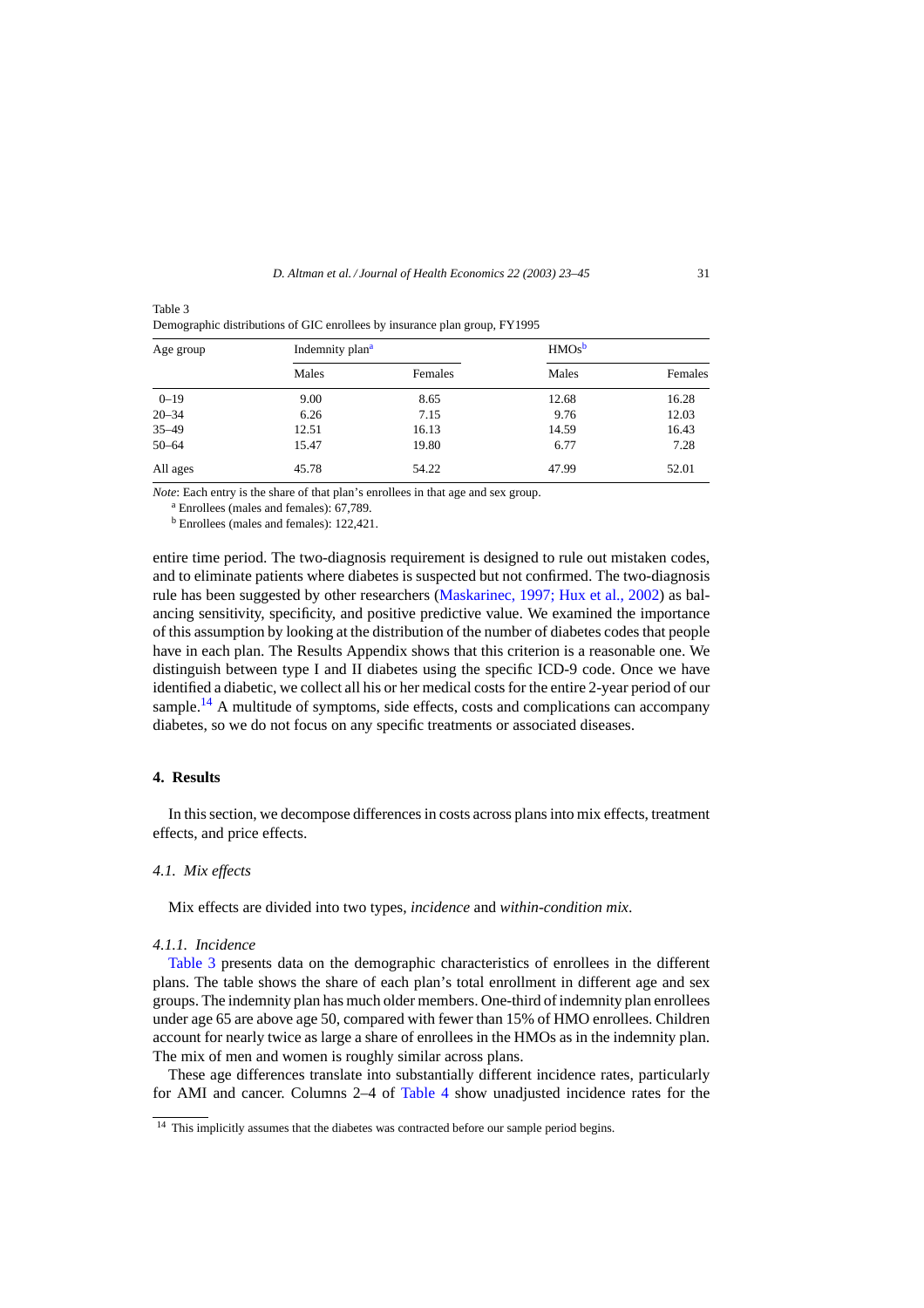| Condition                   |           | Overall incidence |         |           | Incidence adjusted for demographics |         |  |
|-----------------------------|-----------|-------------------|---------|-----------|-------------------------------------|---------|--|
|                             | Indemnity | <b>HMOs</b>       | Ratio   | Indemnity | <b>HMOs</b>                         | Ratio   |  |
| Acute myocardial infarction | 0.67      | 0.30              | $2.23*$ | 0.54      | 0.40                                | $1.35*$ |  |
| Live birth                  | 6.09      | 5.05              | $1.21*$ | 6.80      | 4.82                                | $1.41*$ |  |
| <b>Breast cancer</b>        | 1.33      | 0.59              | $2.25*$ | 1.12      | 0.72                                | $1.56*$ |  |
| Cervical cancer             | 0.13      | 0.13              | 0.93    | 0.14      | 0.13                                | 1.08    |  |
| Colon cancer                | 0.21      | 0.08              | $2.62*$ | 0.16      | 0.10                                | $1.60*$ |  |
| Prostate cancer             | 0.75      | 0.26              | $2.88*$ | 0.52      | 0.38                                | $1.37*$ |  |
| Type I diabetes             | 1.39      | 0.55              | $2.53*$ | 1.18      | 0.65                                | $1.82*$ |  |
| Type II diabetes            | 2.33      | 1.07              | $2.18*$ | 1.76      | 1.36                                | $1.29*$ |  |

<span id="page-9-0"></span>Table 4 Summary of incidence rates of major conditions by plan, FY1994–1995

*Note*: The universes of enrollees for each condition are described in [Table 2.](#page-6-0)

∗ Denotes that the ratio of the indemnity plan rate to HMOs' rate is significantly different from one at the 5% level.

different conditions. For every condition except cervical cancer, incidence rates are statistically significantly higher in the indemnity plan than in the HMOs. The ratio of incidence rates in the indemnity plan compared to the HMOs is generally two or three to one.

Differences in incidence rates may result from demographic differences across plans as well as differences within demographic groups—healthy 50-year-old may be more likely to enroll in an HMO than sick 50-year-old, for example. Columns 5–7 of Table 4 examine this by adjusting incidence rates for differences in demographics across plans (5-year age and sex groups). The demographic adjustments matter, but even within demographic groups, mix differences are important. The intra-group incidence rate for all of the conditions except cervical cancer is about 50% higher in the indemnity plan than in the HMOs.

The differences in incidence rates between the plans result in large gaps in per capita costs. Columns 2 and 3 of [Table 5](#page-10-0) report per capita costs in the indemnity and HMO plans from all conditions and from specific conditions within different universes of patients in the indemnity plan and HMOs. Column 4 shows what per capita costs would have been for specific conditions in the indemnity plan if the incidence rates had been the same as in the HMOs. The last column shows what percentage of the difference in per capita plan costs for *all* conditions is accounted for by the incidence rate for the *single* condition in question. For example, the AMI row shows that of the US\$ 143 difference in average costs on AMI care, US\$ 110 of that (US\$ 200–90) results from a higher incidence rate within the indemnity plan. This is 3.1% of the total difference in costs for men and women aged 30–64 (US\$ 6449–2861). Incidence rates for each of these conditions *individually* are responsible for roughly 3% of the difference in *total* per capita plan costs.

We show the importance of mix effects for spending on these conditions in [Table 6.](#page-10-0) Column 2 of the table shows the difference in per capita costs for each of the eight conditions we analyze, and an average across the eight.<sup>15</sup> The average difference is US\$ 107. Column 3 reports the difference resulting from the higher incidence of conditions in the indemnity

<sup>&</sup>lt;sup>15</sup> Here, "per capita" covers the groups of enrollees we follow to track the incidence of the eight conditions as listed in [Table 2](#page-6-0) (e.g. men aged 30–64 for prostate cancer). The overall average is unweighted. Since the demographic groups for the different conditions overlap, it is difficult to determine an appropriate weighting scheme.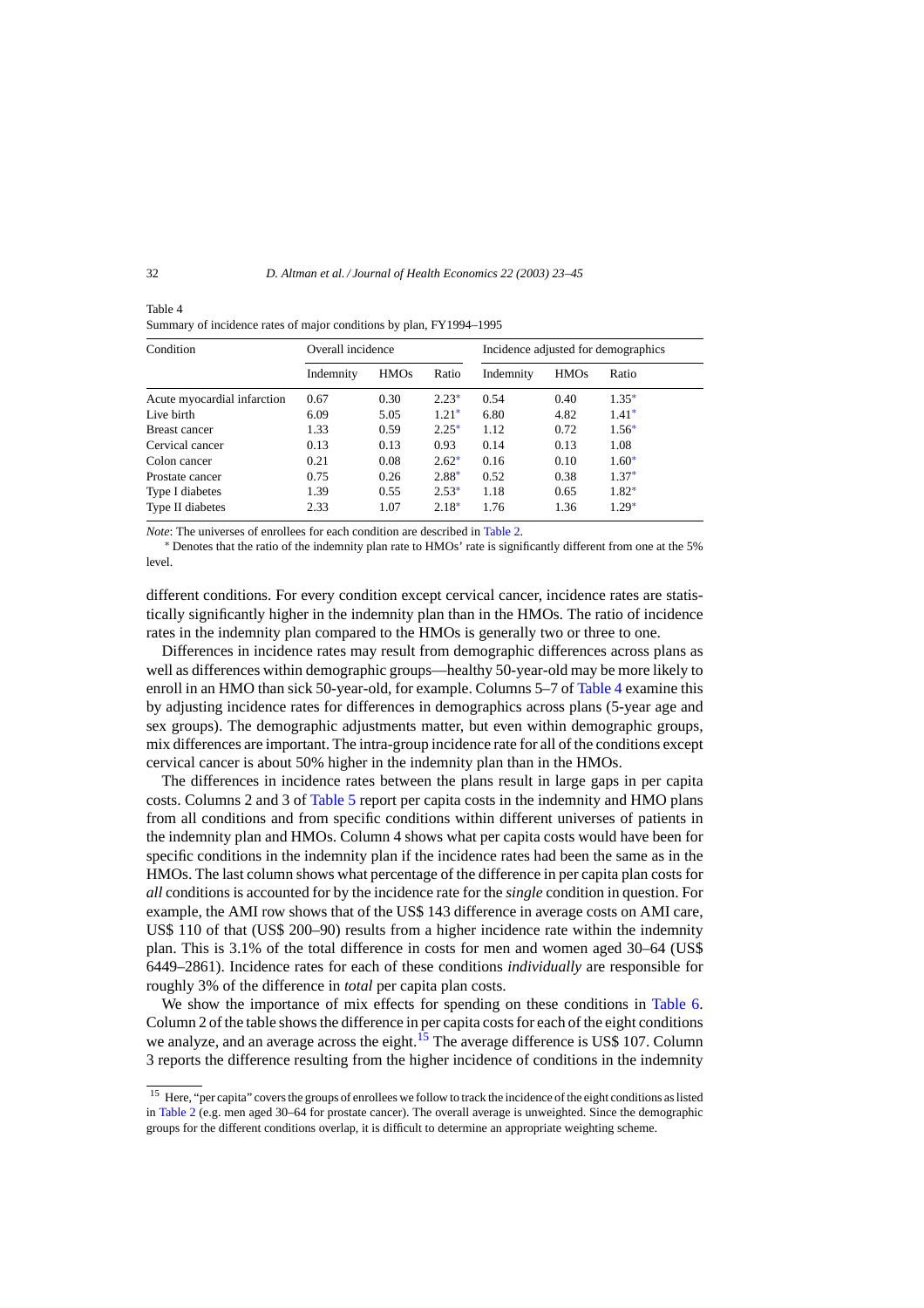<span id="page-10-0"></span>Table 5

Comparisons of condition-specific costs and total costs from all diseases with the effect of incidence rates, FY1994–1995

| Costs per capita, sum of FY1994 and<br>FY1995, by universe of enrollees and<br>condition(s) | Indemnity<br>plan | <b>HMOs</b> | Indemnity plan<br>with HMO<br>incidence rates | Percent of difference<br>in total costs from<br>incidence |
|---------------------------------------------------------------------------------------------|-------------------|-------------|-----------------------------------------------|-----------------------------------------------------------|
| Men and women aged 0-64                                                                     |                   |             |                                               |                                                           |
| Total costs (US\$)                                                                          | 5232              | 2277        |                                               |                                                           |
| Costs from type I diabetes (US\$)                                                           | 158               | 105         | 62                                            | 3.2                                                       |
| Costs from type II diabetes (US\$)                                                          | 167               | 97          | 77                                            | 3.0                                                       |
| Men and women aged 30–64                                                                    |                   |             |                                               |                                                           |
| Total costs (US\$)                                                                          | 6449              | 2861        |                                               | $\qquad \qquad -$                                         |
| Costs from AMI (US\$)                                                                       | 200               | 57          | 90                                            | 3.1                                                       |
| Costs from colon cancer (US\$)                                                              | 65                | 9           | 24                                            | 1.1                                                       |
| Men aged 30–64                                                                              |                   |             |                                               |                                                           |
| Total costs (US\$)                                                                          | 6011              | 2451        |                                               |                                                           |
| Costs from prostate cancer (US\$)                                                           | 128               | 28          | 44                                            | 2.4                                                       |
| Women aged 30–64                                                                            |                   |             |                                               |                                                           |
| Total costs (US\$)                                                                          | 6793              | 3223        |                                               |                                                           |
| Costs from breast cancer (US\$)                                                             | 342               | 69          | 151                                           | 5.3                                                       |
| Costs from cervical cancer (US\$)                                                           | 20                | 11          | 22                                            | $-0.1$                                                    |
| Eligible mothers aged 15–44                                                                 |                   |             |                                               |                                                           |
| Total costs (US\$)                                                                          | 6007              | 2956        |                                               |                                                           |
| Costs from live births (US\$)                                                               | 582               | 430         | 482                                           | 3.3                                                       |

*Note*: Total costs are sums of FY1994 and FY1995 per capita costs within the noted universes of patients. The last column shows what percentage of total costs (for all conditions) is accounted for by incidence rates of the condition in question. It is computed as column 4 divided by the overall difference in total costs for people of the indicated demographic group. These figures are not adjusted for specific demographic characteristics.

#### Table 6

Summary of decompositions of cost differences between plans among sufferers, FY1994–1995

| Condition                     | Difference in per                                | Mix effect                                     |                                                          | Percent of                                   | Percent of                                             |
|-------------------------------|--------------------------------------------------|------------------------------------------------|----------------------------------------------------------|----------------------------------------------|--------------------------------------------------------|
|                               | capita plan costs<br>$(USS)$ ,<br>indemnity—HMO* | Percent of<br>difference from<br>incidence mix | Percent of<br>difference from<br>within-condition<br>mix | difference<br>from<br>treatment<br>intensity | difference<br>from price or<br>unobserved<br>selection |
| Average                       | 107                                              | 46.8                                           | 4.2                                                      | 5.1                                          | 45.1                                                   |
| Acute myocardial<br>infection | 143                                              | 57.6                                           | 4.5                                                      | 0.9                                          | 37.0                                                   |
| Live birth                    | 152                                              | 51.4                                           | 0.4                                                      | 11.3                                         | 36.9                                                   |
| <b>Breast cancer</b>          | 273                                              | 51.9                                           | $-6.7$                                                   | 1.2                                          | 53.6                                                   |
| Cervical cancer               | 9                                                | $-10.6$                                        | 24.4                                                     | 14.4                                         | 71.8                                                   |
| Colon cancer                  | 56                                               | 46.1                                           | $-5.0$                                                   | 5.3                                          | 53.6                                                   |
| Prostate cancer               | 100                                              | 58.2                                           | 6.3                                                      | $-2.5$                                       | 38.0                                                   |
| Type I diabetes               | 53                                               | 64.3                                           | 4.1                                                      |                                              | 31.5                                                   |
| Type II diabetes              | 70                                               | 55.8                                           | 5.6                                                      |                                              | 38.6                                                   |

*Note*: The percentages in the last four columns refer only to relative importances of the first-order effects from the decompositions. Appendix Table I lists the actual first-order effects.

∗ "Per capita" refers only to the universe of enrollees in which the condition is examined; see [Table 2](#page-6-0) for details. Costs are totals for FY1994 and FY1995.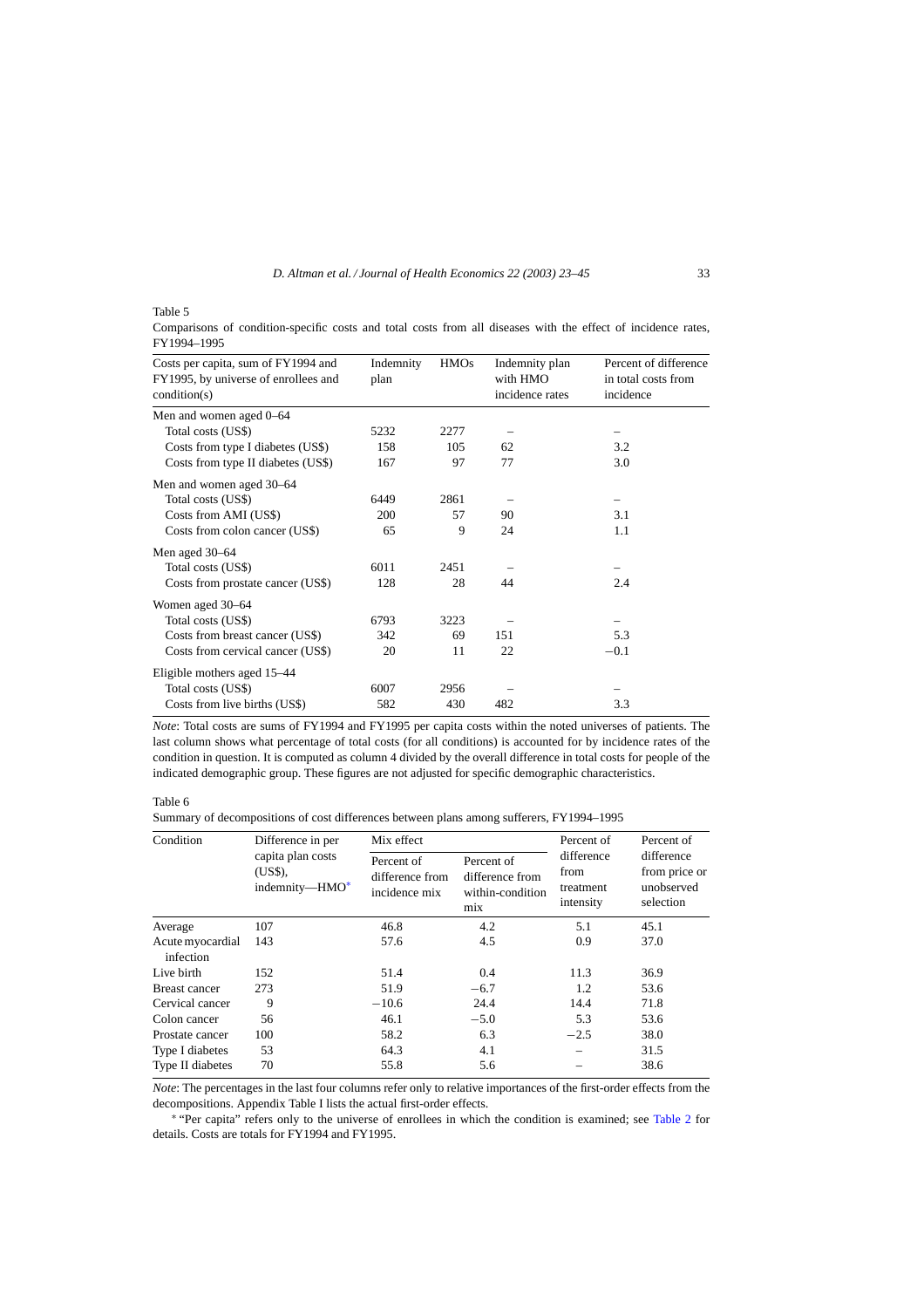plan, holding the demographic distribution of the people having the condition the same in both plans. The incidence mix explains about  $45\%$  of the difference in average costs.<sup>16</sup>

#### *4.1.2. Within-condition mix*

The importance of within-condition demographic differences for the costs of those conditions is shown in the column 4 of [Table 6.](#page-10-0) To calculate this share, we hold the overall incidence of the condition, the shares of patients following different treatment paths, and the average costs of each treatment path constant in both plans, but allow the demographic mix of sufferers within each condition to vary. Averaged across the eight conditions, demographic differences in the within-condition mix of sufferers explains only about 4% of overall cost differences.

#### *4.2. Treatment-intensity effects*

To see how treatment differences affect cost across plans, we compare the share of each plan's patients receiving more intensive (or costly) treatments for the same diagnoses. [Tables 7–10](#page-12-0) report the plans' demographically-adjusted likelihoods of receiving the various treatment paths for each medical condition. In each case, we compare the chances of following different treatment paths in the two plans, but always employ the demographics of the indemnity plan as the base. For a condition *j* and a treatment path *k*, the difference is given as

treatment-intensity effect = 
$$
\sum_{i=1}^{N} d_{ij}^{I} t_{ijk}^{I} - \sum_{i=1}^{N} d_{ij}^{I} t_{ijk}^{H}.
$$

Similarly, the standardized difference between payments is given by

$$
payment effect = \sum_{i=1}^{N} d_{ijk}^{I} r_{ijk}^{I} - \sum_{i=1}^{N} d_{ijk}^{I} r_{ijk}^{H}.
$$

To determine whether differences between treatment intensities and payments in the two plans are statistically significant, we use a bootstrap technique. We concentrate on differences in the chances of receiving a resource-intense procedure.

Our bootstrap methodology is as follows: For each age group and sex combination covered for a specific condition, we produce a simulated sample. The sample replicates the age and sex distribution among sufferers from the specified condition in the indemnity plan. Each member of the simulated sample is assigned either an intense or less intense treatment path using the observed probabilities for the corresponding age group and sex combination in the indemnity plan. We then compute the overall chance of the intense treatment path in the simulated indemnity plan. We generate 20,000 such simulated samples and compare 10,000 pairs to see whether the differences in frequencies of intense treatments are as large

<sup>16</sup> Incidence mix explains 58% of cost differences for AMI. Among 30–64-year-old, members of the indemnity plan are one-third more likely to suffer AMI than members of HMOs. Though sufferers in the indemnity plan are older, their payments are higher for every age group between 30 and 64 years. Sufferers in the HMOs receive more of some intense treatments, reducing the contribution of treatment intensity to the overall cost differences.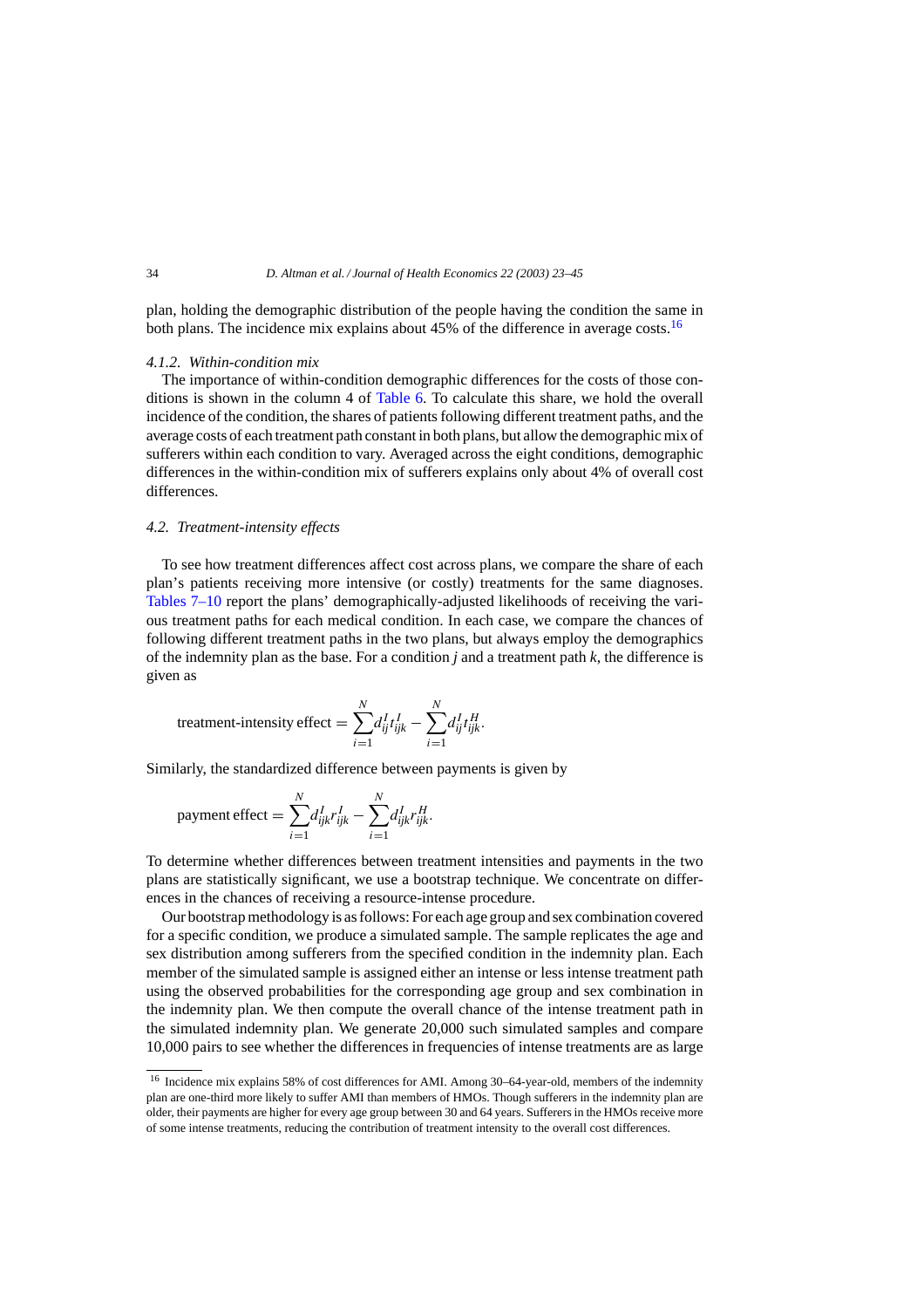<span id="page-12-0"></span>Table 7

| Frequency of treatments and payments for acute myocardial infarction (AMI) by plan, FY1994–1995 |
|-------------------------------------------------------------------------------------------------|
|-------------------------------------------------------------------------------------------------|

|                                 | Plan      |             |  |
|---------------------------------|-----------|-------------|--|
|                                 | Indemnity | <b>HMOs</b> |  |
| 2-Year incidence of AMI (%)     | 0.54      | $0.40*$     |  |
| Average cost per episode (US\$) | 29,488    | 19,821*     |  |
| Share by treatment path (%)     |           |             |  |
| Null                            | 51.9      | 53.0        |  |
| Catheterization                 | 22.3      | 13.5        |  |
| <b>PTCA</b>                     | 13.0      | 19.3        |  |
| CABG                            | 12.7      | 14.2        |  |
| Intense paths $(PTCA + CABG)$   | 25.7      | $33.5*$     |  |
| Payments, AMI episodes (US\$)   |           |             |  |
| By path                         |           |             |  |
| Null                            | 17,473    | 10,573      |  |
| Catheterization                 | 24,907    | 21,939      |  |
| <b>PTCA</b>                     | 37,330    | 21,302      |  |
| CABG                            | 64,109    | 51,885      |  |
| Intense paths $(PTCA + CABG)$   | 50,569    | 33,562*     |  |

*Note*: All figures in rows 2 and 3 are demographically adjusted for the age and sex composition of the total insurance pool using ordinary least squares regression. Statistical significance for figures in rows 4–13 is computed with a bootstrap method, using the indemnity plan as a base. This analysis includes only individuals between the ages of 30 and 64. Payments refer to all services and prescription drugs within 90 days from the date of diagnosis of the AMI. CABG is coronary artery bypass graft surgery. PTCA is percutaneous transluminal coronary angioplasty. Catheterization refers to instances in which the patient underwent a cardiac catheterization but not CABG or PTCA. The null path indicates none of the three major surgical treatments were undertaken. Nine cases in which patients underwent both PTCA and CABG were classified as CABG.

∗ Denotes that means are significantly different at the 5% level.

Table 8

Frequency of treatments and payments for live births by plan, FY1994–1995

|                                           | Plan      |             |  |
|-------------------------------------------|-----------|-------------|--|
|                                           | Indemnity | <b>HMOs</b> |  |
| Incidence of live birth (%)               | 6.80      | $4.82*$     |  |
| Average cost per birth (US\$)             | 9.624     | 8.446       |  |
| Cesarean-section share (intense path) (%) | 25.5      | $19.6*$     |  |
| Payments, pregnancy episodes              |           |             |  |
| With cesarean (US\$)                      | 14.964    | $10,103*$   |  |
| No cesarean (US\$)                        | 7,728     | 7.707       |  |

*Note*: All figures in rows 2 and 3 are demographically adjusted for the age and sex composition of the total insurance pool using ordinary least squares regression. Statistical significance for figures in rows 4–6 is computed with a bootstrap method, using the indemnity plan as a base. This analysis includes only women between the ages of 15 and 44 classified as heads-of-household or heads' spouses. Payments refer to all services and prescription drugs from 9 months before a normal birth through 7 days after the birth. All pregnancies resulting in births between 1 April 1994 and 31 June 1995 are included.

∗ Denotes that means are significantly different at the 5% level.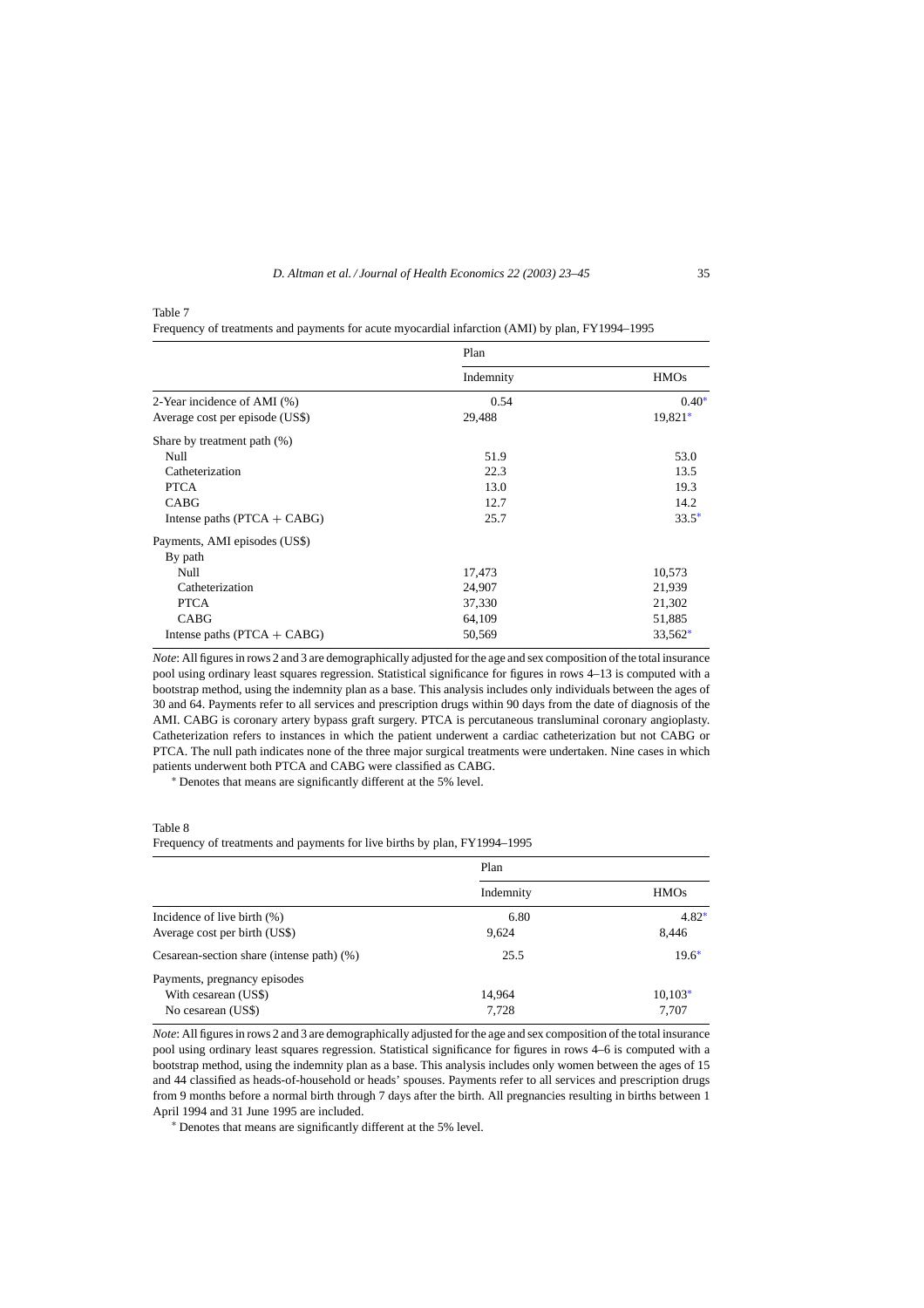<span id="page-13-0"></span>

|                                 | <b>Breast cancer</b> |             | Cervix cancer |                     | Colon cancer |             | Prostate cancer |             |
|---------------------------------|----------------------|-------------|---------------|---------------------|--------------|-------------|-----------------|-------------|
|                                 | Indemnity            | <b>HMOs</b> | Indemnity     | <b>HMOs</b>         | Indemnity    | <b>HMOs</b> | Indemnity       | <b>HMOs</b> |
| Incidence (%)                   | 1.12                 | $0.72*$     | 0.14          | 0.13                | 0.16         | $0.10*$     | 0.52            | $0.38*$     |
| Average cost per episode (US\$) | 26,562               | $10,935*$   | 13,925        | 7,308*              | 33,510       | 8,816*      | 17,504          | $11,023*$   |
| Share with treatment            |                      |             |               |                     |              |             |                 |             |
| Patient management              | 99.2                 | $97.0*$     | 98.9          | $90.3$ <sup>#</sup> | 96.4         | 79.9*       | 98.5            | 95.8        |
| Diagnostic radiology            | 95.1                 | 92.7        | 64.4          | 64.7                | 84.2         | $70.0*$     | 82.1            | 74.8        |
| Share by treatment path (%)     |                      |             |               |                     |              |             |                 |             |
| RO/C                            | 3.8                  | 3.3         | 0.0           | 1.0                 | 4.8          | 0.4         | 7.9             | 6.7         |
| Surgery                         | 65.0                 | 65.4        | 94.3          | 93.3                | 76.7         | 60.8        | 82.9            | 79.6        |
| Surgery-RO/C                    | 31.2                 | 31.3        | 5.7           | 5.7                 | 18.4         | 36.9        | 9.1             | 13.7        |
| Intense (surgery) paths         | 96.2                 | 96.7        | 100           | 99.0                | 95.1         | 97.7        | 92.0            | 93.3        |
| Payments by episode (US\$)      |                      |             |               |                     |              |             |                 |             |
| By path                         |                      |             |               |                     |              |             |                 |             |
| RO/C                            | 18,315               | 8,866       | $-+$          | $-+$                | 19,832       | $-+$        | 11,824          | 17,815      |
| Surgery                         | 19,476               | 5,830       | 14,784        | 7,150               | 24,436       | 6,214       | 15,498          | 8,404       |
| Surgery-RO/C                    | 40,701               | 20,714      | 11,191        | 12,590              | 49,334       | 22,414      | 39,095          | 14,286      |
| Intense (surgery) paths         | 26,353               | $11,159*$   | 14,579        | $7,464*$            | 29,265       | $12,332*$   | 17,842          | $9,266*$    |

of 30 and 64—women only for breast and cervical cancer, men only for prostate cancer, and both men and women for colon cancer. Payments include all services and prescription drugs within 6 months from the first date of <sup>a</sup> service with <sup>a</sup> relevant cancer diagnosis and <sup>a</sup> surgery, radioactive oncology, or chemotherapy treatment. RO/C is radioactive oncology or chemotherapy. The treatment paths are mutually exclusive.

# Denotes that means are significantly different at the 10% level.

+ Denotes that there are insufficient observations to repor<sup>t</sup> this figure.

∗ Denotes that means are significantly different at the 5% level.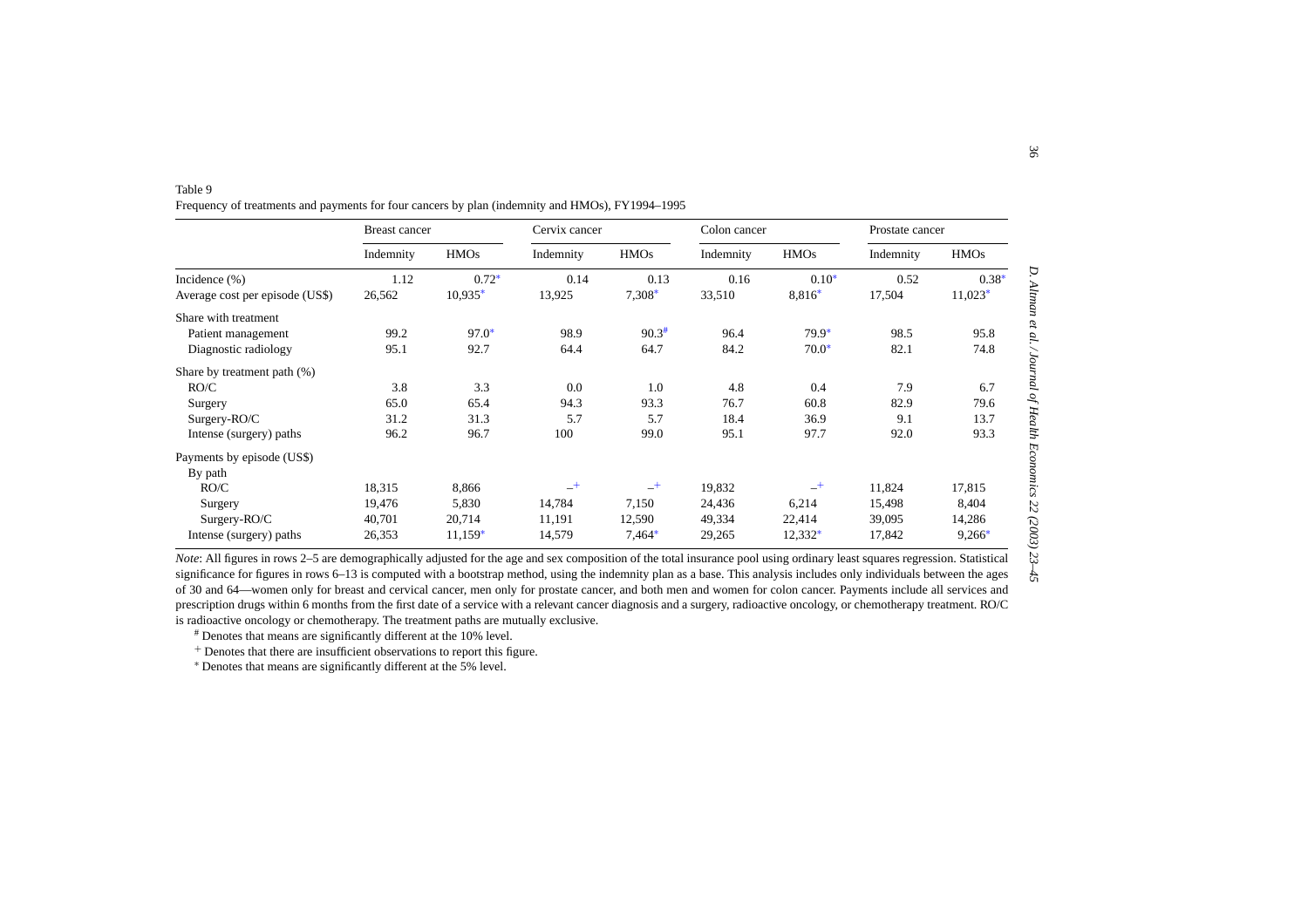| Condition                      | Ratio of indemnity plan<br>intensity to HMO intensity<br>using indemnity plan costs<br>as weights | Ratio of indemnity<br>plan intensity to HMO<br>intensity using HMO<br>costs as weights | Ratio of indemnity plan<br>costs to HMO costs using<br>treatment frequencies<br>from entire pool |
|--------------------------------|---------------------------------------------------------------------------------------------------|----------------------------------------------------------------------------------------|--------------------------------------------------------------------------------------------------|
| Acute myocardial<br>infarction | 0.96                                                                                              | 1.00                                                                                   | $1.52*$                                                                                          |
| Live birth                     | 1.05                                                                                              | 1.03                                                                                   | 1.23                                                                                             |
| Cancer                         |                                                                                                   |                                                                                        |                                                                                                  |
| <b>Breast</b>                  | 0.98                                                                                              | 0.96                                                                                   | $2.44*$                                                                                          |
| Cervix                         | 1.01 <sup>a</sup>                                                                                 | 1.01                                                                                   | $1.85*$                                                                                          |
| Colon                          | 0.89                                                                                              | $0.65$ <sup>#</sup>                                                                    | $4.55*$                                                                                          |
| Prostate                       | 0.96                                                                                              | 0.95                                                                                   | $1.56*$                                                                                          |

|  |  | Alternate comparisons of treatment intensity and costs for six conditions |
|--|--|---------------------------------------------------------------------------|

*Note*: The method for computing the indices is described in [Section 4.](#page-8-0) The index numbers for cancers of the cervix and colon should be viewed as approximate, since the underlying figures were computed from too few observations to test confidence of differences across plans.

<sup>a</sup> Denotes that this figure is approximate because no patients in the indemnity plan followed the RO/C path. Costs for RO/C were approximated by multiplying the average costs for surgery by the ratio in the HMOs of RO/C costs to surgery costs.

# Denotes that ratio is significantly different from 1 at the 10% level.

∗ Denotes that ratio is significantly different from 1 at the 5% level.

as the observed differences in the indemnity and HMO plans. If the differences are smaller in 95% of cases, we consider the observed indemnity-HMO difference to be different from zero with 95% confidence.

For payments, we again produce simulated samples with the same numbers of members as in the indemnity plan. Each member is given a payment amount drawn, with replacement, from the payments of the actual indemnity patients in the corresponding age group and sex combination. We compute overall payments, weighted by demographics, for the simulated plans. Then, as before, we compare 10,000 pairs of samples to see whether the observed indemnity-HMO difference exceeds the simulated differences in payments.

# *4.2.1. AMI*

<span id="page-14-0"></span>Table 10

[Table 7](#page-12-0) summarizes differences between plans in the incidence, treatment, and cost of AMI, with all figures standardized to a common age and sex distribution.<sup>17</sup> The second row of the table shows that indemnity sufferers cost approximately 50% more to treat than HMO sufferers. This is true despite the fact that HMO patients are just about as likely to undergo CABGs as indemnity patients (13 or 14% in each plan), but substantially more likely to receive PTCAs (19% compared to 13%). HMO patients are significantly more likely to receive an intense treatment. That HMO patients disproportionately receive more intense treatments is contrary both to conventional wisdom and to the treatment-intensity hypothesis.

<sup>&</sup>lt;sup>17</sup> The standardization is based on 5-year age and sex groups. Since the groups are so small, the possibility of confounding from incomplete adjustment is minimal.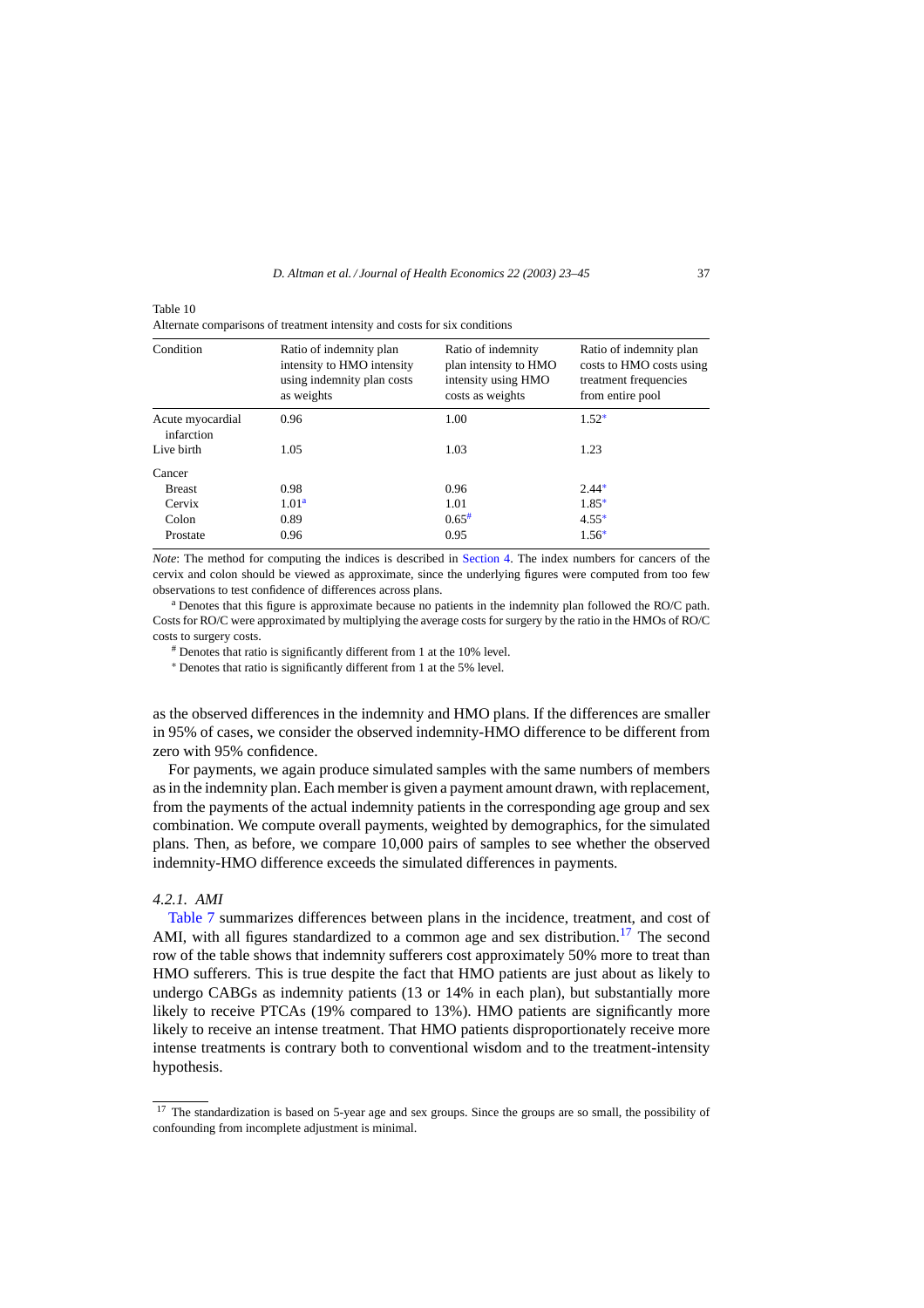The fact that treatment intensity is greater in the HMOs suggests that this factor does not contribute to higher costs for the indemnity plan. Column 5 of [Table 6](#page-10-0) confirms that this is the case; treatment effects explain only 1% of differences in AMI costs.<sup>18</sup>

One potential explanation for greater treatment intensity in HMO heart attack cases is that they are more severe than those in the indemnity plan. This seems unlikely, however; approximately the same percentages of patients follow the null (or non-surgical) path in the two insurance plans. A second potential explanation is that HMO patients get treated in more intensive hospitals, perhaps because they are more likely to live in urban areas or because the HMOs direct their patients to particularly high-tech institutions (for discussion in other settings, see [Feldman and Scharfstein, 1998; Chernew et al., 1998; Escarce et al.,](#page-22-0) [1997\).](#page-22-0) To test this, we estimated treatment-intensity models controlling for the MSA of the patient (or alternatively the zip code) and the hospital of admission.<sup>19</sup> The results, shown in Results Appendix Tables D–H, are very similar to those reported here. Neither patient location nor admitting hospital explains the greater treatment intensity in the HMOs. The hypothesis most consistent with the evidence is that HMOs simply provide greater treatment intensity for AMI.

#### *4.2.2. Live birth*

[Table 8](#page-12-0) examines live births. Women in the indemnity plan are significantly more likely to receive a cesarean-section than their counterparts in HMOs, even controlling for differences in age. The cesarean-section rate is almost one-third higher in the indemnity plan than in the HMOs. This higher cesarean-section rate contributes to higher indemnity plan costs. Differences in caesarian rates explain one-ninth of cost differences between plans [\(Table 6\).](#page-10-0) This evidence favors the treatment-intensity hypothesis. Live birth is the only condition we study where indemnity patients clearly receive more intense treatment than HMO patients. Whether this results from plan actions or differential selection on the part of high-risk women is unclear.<sup>20</sup>

# *4.2.3. Cancer*

[Table 9](#page-13-0) shows details on the treatment of cancer in the two plans. There are no significant differences in intense treatment paths—those involving surgery—between indemnity and HMO patients. In each case, a preponderance of people receive surgery alone, with the next largest share receiving surgery combined with radioactive oncology or chemotherapy. HMO patients suffering from colon cancer are somewhat more likely to receive the most intense

<sup>&</sup>lt;sup>18</sup> It may seem puzzling that [Table 7](#page-12-0) shows more intense treatment of AMI in the HMOs, while the fraction of the difference in AMI costs due to treatments in [Table 6](#page-10-0) is positive. In [Table 7, w](#page-12-0)e report average treatment rates across all demographics in the two plans; the weights are the numbers of people in each demographic. In [Table 6,](#page-10-0) we vary treatment differences within every demographic and then compute the difference between costs in the indemnity plan and costs in a simulated plan: the indemnity plan with treatments as in the HMOs. In the latter case, however, prices and incidence rates, as well as demographic shares conditional on incidence, are employed as weights for the treatment differences. If a large treatment difference occurs in a demographic where average prices are particularly high in the indemnity plan, that difference receives extra weight. Given that their weights differ, the results in [Tables 6 and 7](#page-10-0) can be expected to differ as well.

<sup>&</sup>lt;sup>19</sup> To control for MSA and hospital we use least squares regression, calculating the usual standard errors, rather than a bootstrap method.

 $20$  It is also controversial whether this is beneficial for patients on net.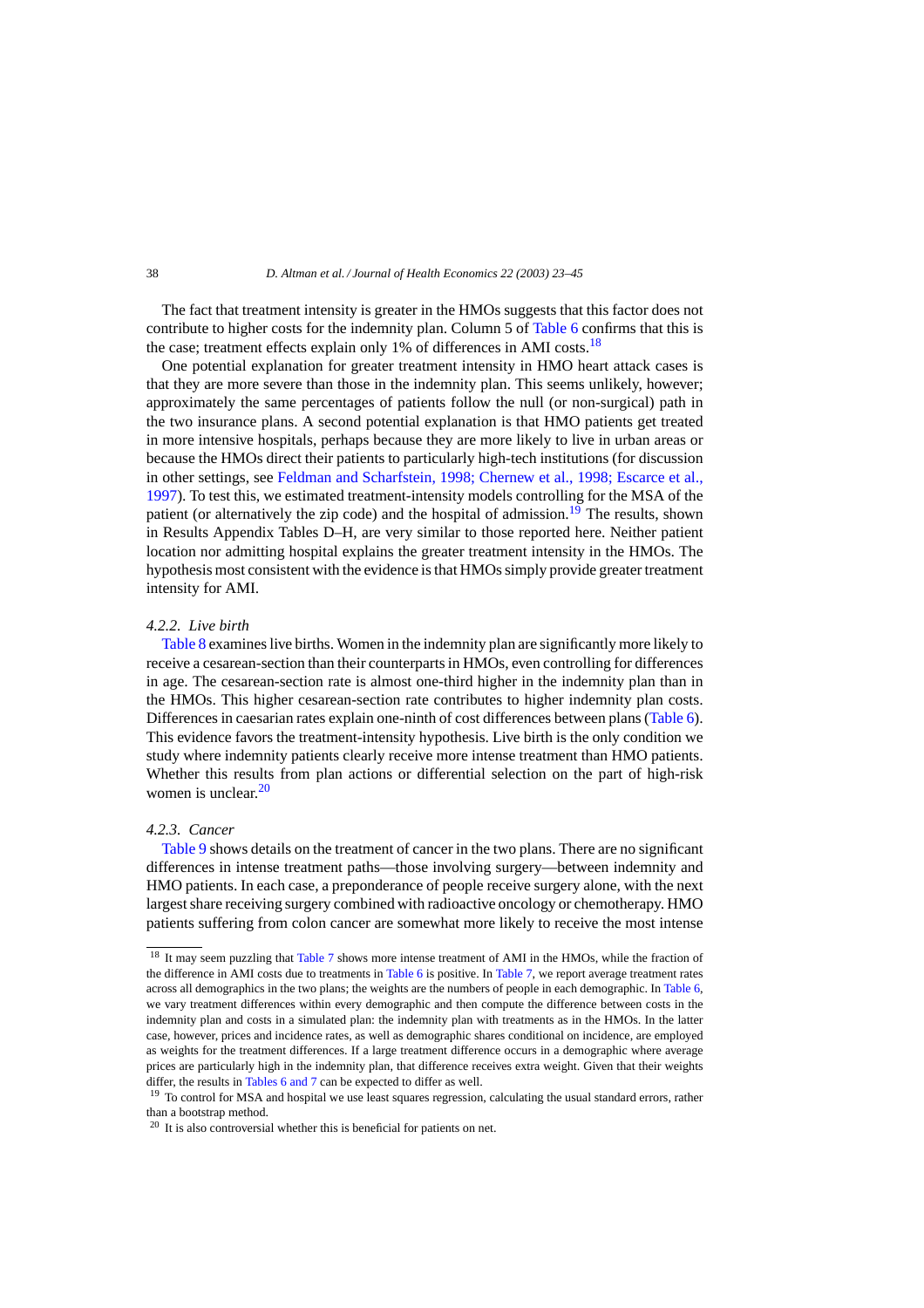treatment, but the share of cost differences resulting from differences in treatment intensity is small. As [Table 6](#page-10-0) shows, differences in treatment intensity account for no more than a few percent of differences in per capita costs (except in the case of cervical cancer, where the cost difference itself is extremely small). These results again contradict the treatment-intensity hypothesis.

We also examined the likelihoods of several more minor treatments for cancer. In general, indemnity patients appear more likely to have physician visits for patient management; in addition, colon cancer patients are more likely to undergo diagnostic radiology in the indemnity plan. However, the vast majority of patients in both plans receive these treatments. Because of the potentially informal nature of patient management, which could be as simple as a conversation with a primary care physician, reporting on this 'treatment' may be inconsistent across the two plans. On the other hand, these results could indicate a higher quality of 'customer care' in the indemnity plan, which may explain the anecdotally popular belief that indemnity plans provide better care than do HMOs.

# *4.2.4. Diabetes*

Since diabetes treatment consists of many procedures stretched over time rather than a few highly expensive ones, we do not track the incidence of specific procedures across plans. As a result, we cannot present any results relating to treatment intensity for diabetes.

#### *4.2.5. Summary*

To summarize the treatment differences, we form a weighted average of treatment shares in the different plans, where the weights are the reimbursement of the different treatment options. For example, a comparison of treatments for condition *j* in the HMOs and indemnity plan, using the indemnity plan's reimbursements as weights, takes the following form:

summary of treatment differences = 
$$
\frac{\sum_{k=1}^{K_j} \frac{1}{t_{jk}^H} \frac{1}{r_{jk}^H}}{\sum_{k=1}^{K_j} \frac{1}{t_{jk}^H} \frac{1}{r_{jk}^H}},
$$

where an upper bar signifies an average of treatment rates or costs for sufferers of condition *j* in the specified plan. [Table 10](#page-14-0) shows the results.<sup>21</sup> Column 2 uses indemnity plan reimbursements as the weights; column 3 uses HMO reimbursements. Whichever plan is used as the norm, the results are similar. Most of the values are less than 1, implying that the indemnity plan is less intense than the HMOs, although the results are generally not statistically significantly different from 1. The only statistically significant value (at the 10% level) is for colon cancer standardized to HMO costs, where the HMOs actually deliver more intense treatment.

A summary of treatment effects is shown in [Table 6.](#page-10-0) Driven largely by our finding of significantly more cesarean-sections as a fraction of births in the indemnity plan (and cervical cancers, where the overall difference in treatment costs between plans is very small), we estimate that treatment differences explain 5% of per case cost differences. Treatment intensity explains a modest share of the cost differences we observe between plans.

<sup>&</sup>lt;sup>21</sup> Confidence intervals for the ratios are calculated using a bootstrap method. We randomly assign patients to the indemnity plan or HMOs, then create a distribution of simulated treatment ratios with which to measure the likelihood that the actual ratios differ from 1.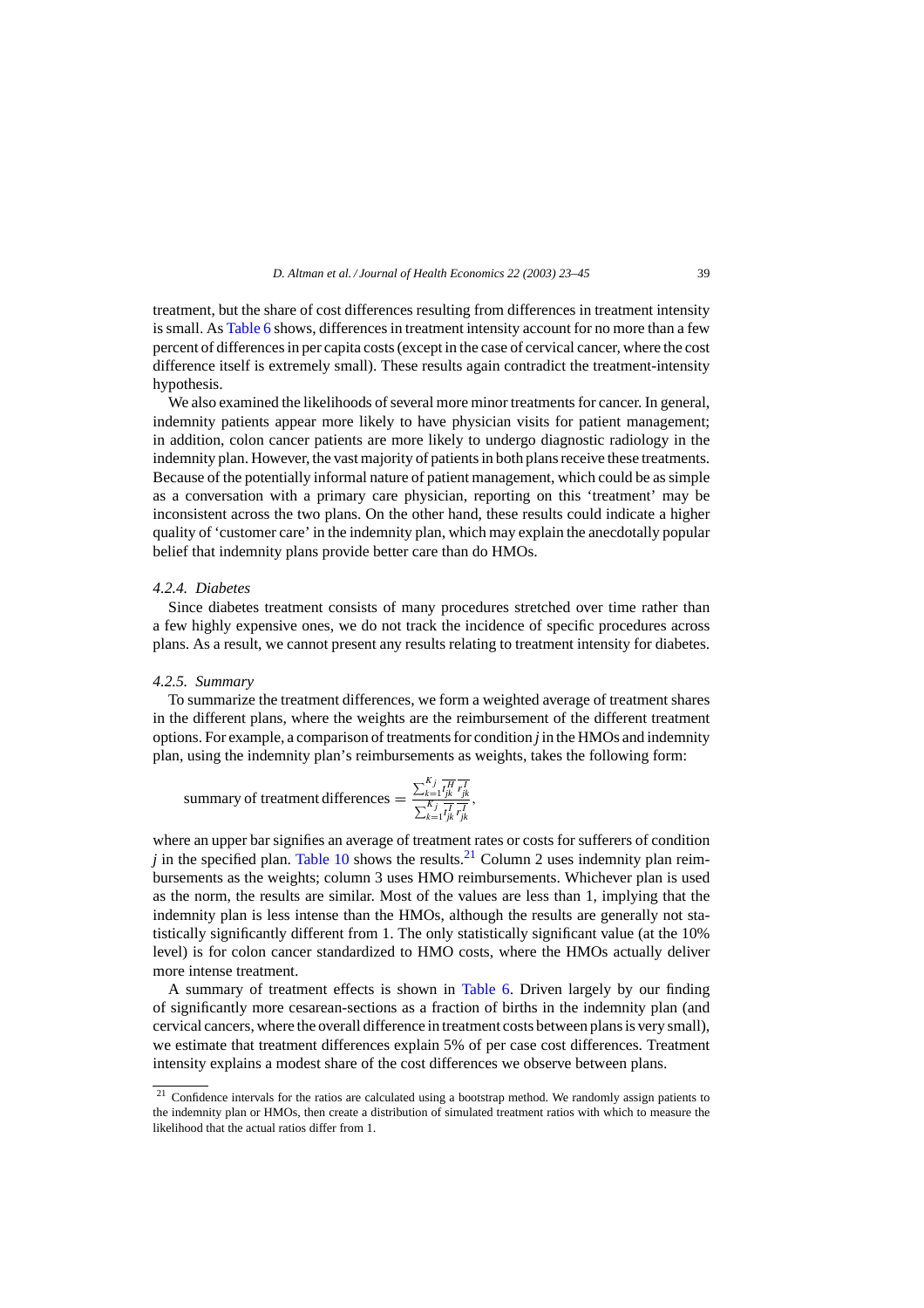# *4.3. Price effects*

The ideal data to measure price effects would include unit prices paid by each insurer for each type of care. Such data are not available, however. Indeed, they are not even available conceptually, since the basis of payment differs across plans (e.g. DRG versus per-diem payments for hospitalizations). Instead, we measure prices differences as differences in reimbursement dollars per sufferer that persist after controlling for demographics and treatments.

There are three potential problems with this assumption. First, we cannot disentangle true price differences from the effects of within-demographic-group selection. For example, if indemnity patients with one of these conditions are more severely ill than HMO patients with the same condition, they may use more services and thus cost more, even at equal prices.<sup>22</sup> This situation introduces a bias toward overstating the importance of price differences if indemnity patients are more severely ill. However, the modest differences in treatment intensity suggest that this is not a significant factor.

Second, any changes in services provided other than the major treatment paths we have identified will be included as price changes. For example, if HMO patients receive fewer tests than do indemnity plan patients, this will be incorrectly classified as a price change rather than a treatment change. In the case of heart attacks, [Cutler et al. \(2000\)](#page-22-0) showed that such service differences were not a major part of cross-plan differences. We do not have sufficiently detailed data to test this with our current sample, but we suspect it is not important.

Third, we do not adjust for quality-of-care differences across plans. A true price index would take this into account [\(Cutler et al., 1998a,b\).](#page-22-0) One measure of quality is the hospital that a patient is sent to. We have attempted to control for this by including hospital dummy variables where feasible (for AMI and births). The Results Appendix shows that the price differences are not reduced by these controls. Thus, this part of quality variation is unlikely to be important.

There could be within-hospital differences in quality as well. Surgeon expertise and case volume have been shown to be related to outcomes for both cardiovascular surgery [\(Tu et al.,](#page-22-0) [2001\)](#page-22-0) and cancer [\(Hodgson et al., 2001\),](#page-22-0) for example. It is possible that the doctors treating indemnity patients are better than those treating HMO patients. We have no way to know this. Given our findings on treatment intensity and hospital dummy variables, however, we suspect this issue is not significant.

#### *4.3.1. AMI*

Indemnity patients suffering from heart attacks incurred significantly more reimbursements than HMO patients, both as a whole and along intense treatment paths. As [Table 7](#page-12-0) shows, reimbursement per patient in the indemnity plan averages US\$ 29,488, compared to US\$ 19,821 for HMO patients. For intense treatments, the difference is wider and still significant: US\$ 50,569 versus US\$ 33,562. These differences are meaningful; 37% of the differences in costs across plans for AMI are accounted for by differences in prices ([Table 6\).](#page-10-0) This evidence strongly favors the price hypothesis.

<sup>&</sup>lt;sup>22</sup> Since we only have records of principal diagnoses, it is difficult to detect the relative severity of each condition across patients.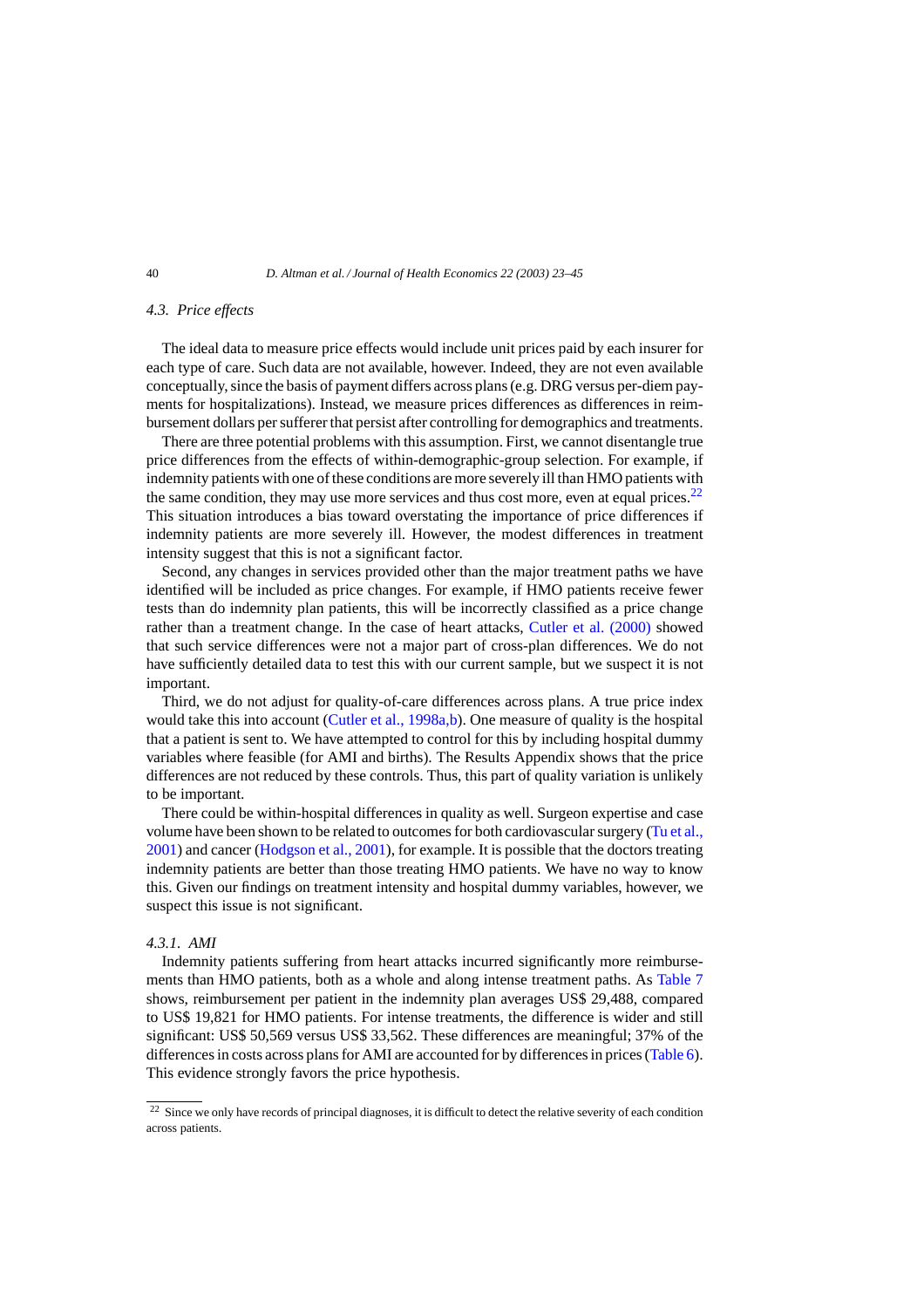#### *4.3.2. Live birth*

Average reimbursement for the 9 months preceding and week following a birth do not differ significantly between the indemnity plan and the HMOs [\(Table 8\).](#page-12-0) However, there is a large and statistically significant difference in reimbursement between plans for births involving a cesarean-section—a live birth in the indemnity plan generates an average of US\$ 14,964 in payments per episode, versus only US\$ 10,103 in the HMOs. Since this difference emerges between groups receiving the same distribution of treatments, it supports the price hypothesis. Again, close to 40% of total cost difference between the indemnity plan and HMOs is accounted for by differing prices.

#### *4.3.3. Cancer*

Average payments generated by cancer patients in the indemnity plan are significantly higher than in the HMOs for all four cancers, both overall and along intense treatment paths [\(Table 9\).](#page-13-0) For example, breast cancer patients in the indemnity plan average US\$ 26,562 in payments over each 6-month episode, while sufferers in the HMOs average only US\$ 10,935. Payment differences are statistically significant for intense treatments of all cancers. As [Table 6](#page-10-0) demonstrates, price differences account for approximately half of the cost differences across plans for cancers, strongly supporting the price hypothesis.

### *4.3.4. Diabetes*

Total payments generated by both types of diabetics in the indemnity plan statistically significantly exceed those of their HMO-based counterparts (Table 11). Over 2 years, type I diabetics in the indemnity plan required US\$ 11,023 in reimbursement while those in the HMOs required only US\$ 7748. For type II diabetics, this disparity is US\$ 6898 versus US\$ 4479. As [Table 6](#page-10-0) shows, price differences account for about one-third of total costs differences in treating diabetics.

| . .               |           |             |  |
|-------------------|-----------|-------------|--|
|                   | Plan      |             |  |
|                   | Indemnity | <b>HMOs</b> |  |
| Incidence $(\% )$ |           |             |  |
| Type I            | $1.16*$   | $0.66*$     |  |
| Type II           | 1.71      | $1.36*$     |  |
| Payments (US\$)   |           |             |  |
| Type I            | 11,023    | $7,748*$    |  |
| Type II           | 6,898     | $4.479*$    |  |
|                   |           |             |  |

Table 11 Incidence and payments for diabetics by plan, FY1994–1995

*Note*: All figures are demographically adjusted for the age and sex composition of the total insurance pool using ordinary least squares regression. This analysis includes individuals between the ages of 0 and 64 years. Payments include all services and prescription drugs within the two fiscal years of data. Patients were identified as diabetics if they had two services with diabetes-related diagnoses within the 2-year period. Type I diabetes is juvenile, insulin-dependent diabetes; type II is adult-onset, non-insulin-dependent diabetes.

∗ Denotes that means are significantly different at the 5% level.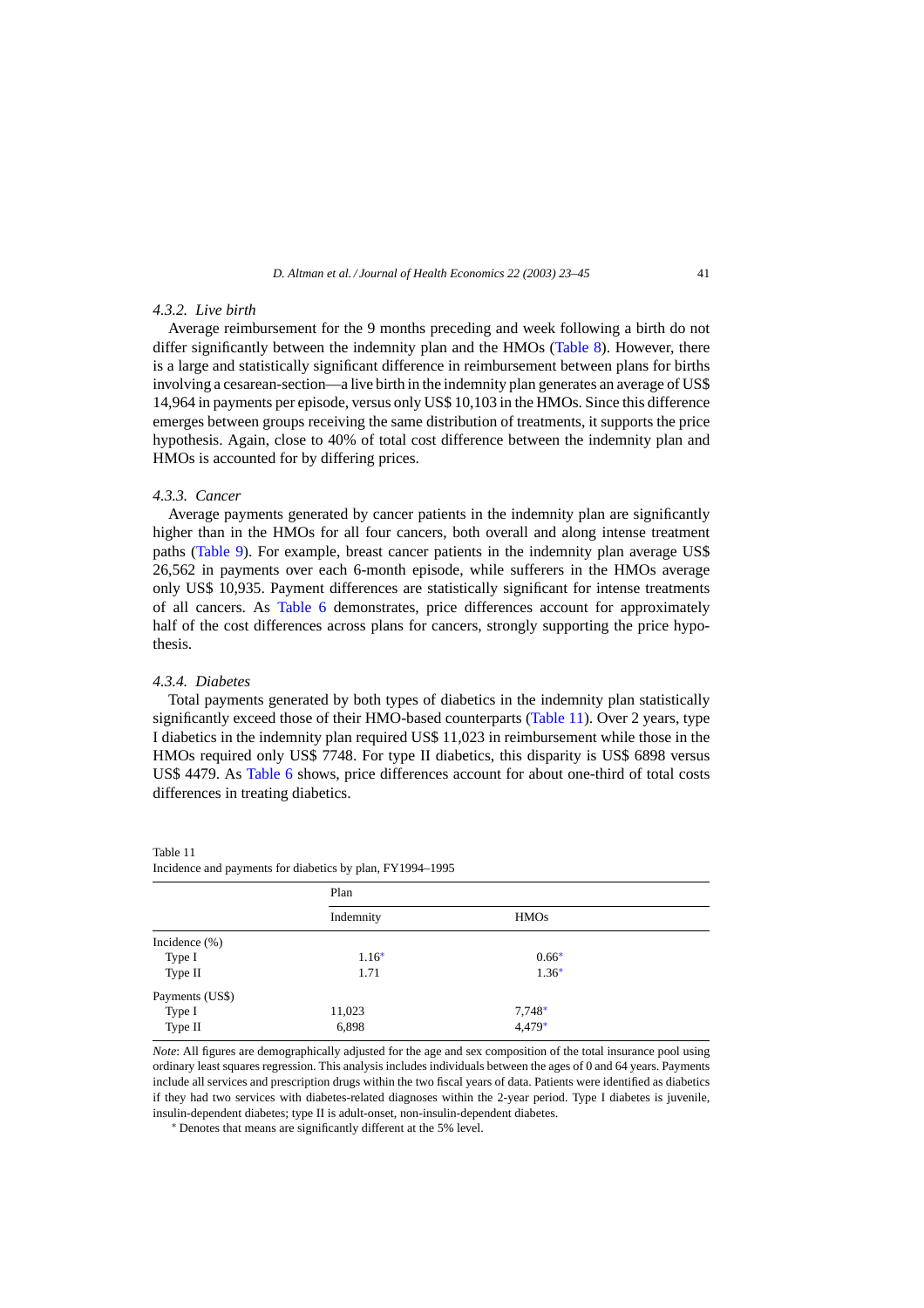# *4.3.5. Summary*

To estimate the overall contribution of price differentials to cost differences across plans, the last column of [Table 10](#page-14-0) shows the ratio of reimbursement in the indemnity plan to reimbursement in the HMOs for each condition, adjusting for differing treatment shares in the two types of plans. The ratios are usually substantially above 1, ranging from 23 to 355% higher in the indemnity plan compared to the HMOs. The spending ratios' differences from 1 are statistically significant for five of the six conditions.

The magnitude of the difference is highlighted in the first row of [Table 6. F](#page-10-0)or the eight conditions for which decompositions are available, we estimate that price differences account for 45% of differences in plan costs.

We have not explained these differences in prices. As noted above, the differences are not attributable to different hospitals of admission (for births and heart attacks). It is likely that price discounts received by HMOs reflect greater bargaining power on their part. But we have no direct evidence of this.

#### *4.4. Covariance terms*

In our decomposition of cost differences, we did not discuss covariance terms. These terms represent the shares of cost differences arising from interactions between incidence, within-condition mix, treatment, and price effects. Appendix Table I summarizes the higherorder terms from our decomposition of cost differences for AMI. For that condition, most effects are small; $^{23}$  the same is true for most other conditions as well. We do not attach any special interpretation to these results, which are presented only for completeness.

# **5. Conclusions and implications**

We analyzed three sources of significant cost difference between the indemnity plan and the HMOs in the GIC pool: mix (either from demographic differences among sufferers or different incidence rates within demographic groups), treatment intensity, and prices for treatments. [Table 6](#page-10-0) summarizes our results. Incidence rates are important. Indeed, for six of the eight conditions we study, the incidence was twice as high in the indemnity plan as in the HMOs. Across the conditions, 47% of differences in plan costs are attributable to differences in the likelihoods that patients in the two types of plans suffer from these conditions. On average, approximately 3% of the difference between plans in total costs for *all* conditions results from differing incidence rates. Conditional on having a condition, mix effects are much less important.

<sup>&</sup>lt;sup>23</sup> The most significant interaction is between incidence and price. It suggests that the groups where incidence is higher in the HMOs are those for whom more expensive treatments are more common in the indemnity plan (and vice versa). For example, incidence rates of acute myocardial infarction are much more similar across age groups in the HMOs than in the indemnity plan, but younger patients are much more likely to receive the most expensive procedures (bypass surgeries) in the indemnity plan than in the HMOs. Simulating costs in the indemnity plan using HMO incidence rates and prices therefore gives more weight to the most expensive treatments, increasing the cost difference.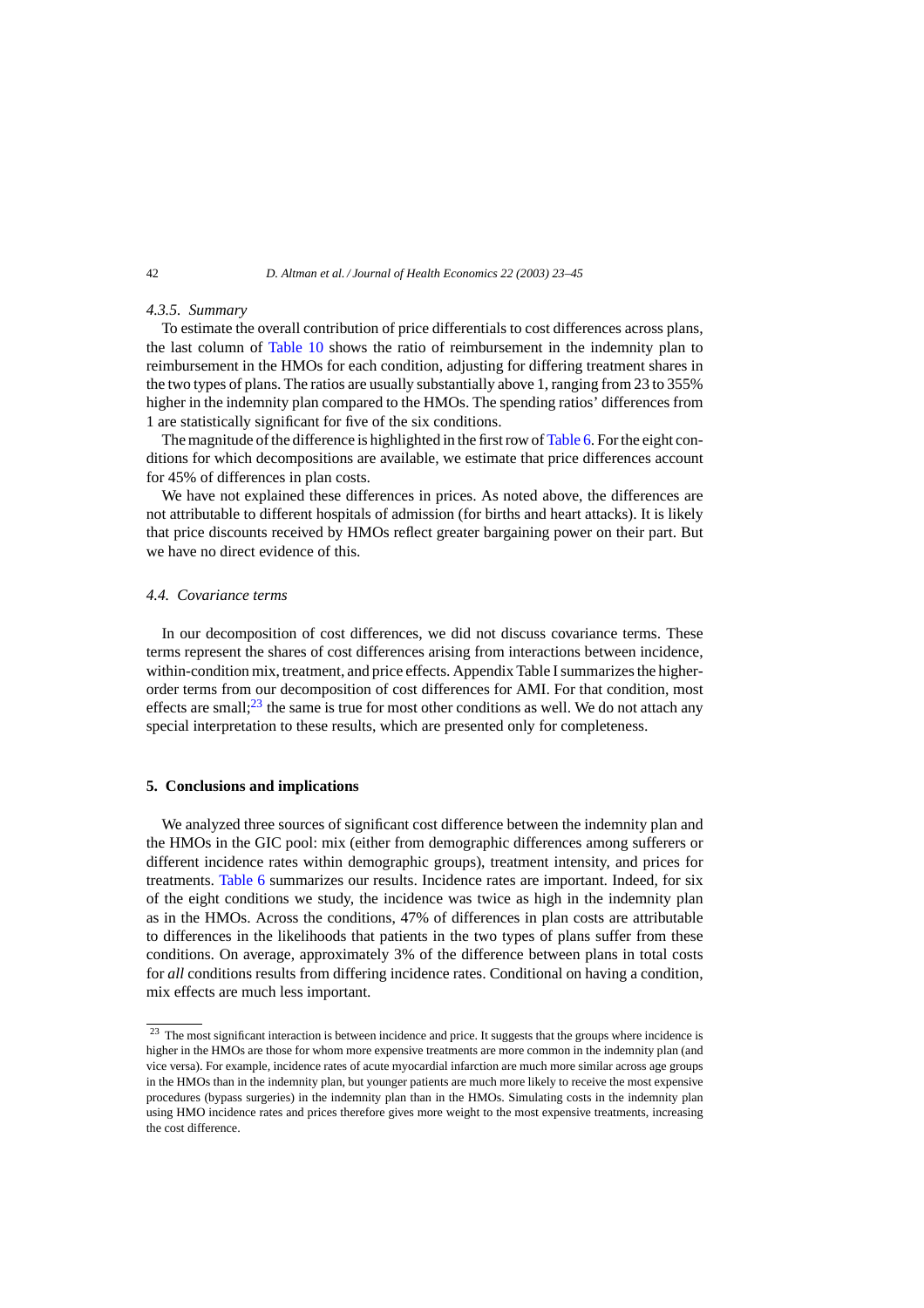Price differences are the other major component, explaining 45% of cost differences in total. This provides strong evidence that price differentials are a key source of cost differences, although our results must be qualified by our inability to separate pure price effects from the effects of unobserved, within-age-and-sex-cohort selection. Finally, treatment-intensity differences explain only a small part of cost differences. The indemnity plan offers more intense treatment only for live births. The HMOs, in contrast, offer more intensive treatment for AMI and possibly for colon cancer.

The source of the price differences is not entirely clear. We test and reject the hypothesis that HMO patients are admitted to less expensive, and perhaps lower quality, hospitals. It is likely that the lower prices are a result of greater bargaining leverage that HMOs have in comparison to indemnity plans.

How is it possible that HMOs have essentially the same treatment intensity, given that HMOs provide incentives to curb expenditure? It seems extremely unlikely that HMO patients generally have more severe cases, since both the unadjusted and age- and sexadjusted incidences of these diseases are greater in the indemnity plan. Moreover, an alleged advantage of HMOs is that they are more vigorous in screening for diseases, which would suggest that if anything they detect less advanced cases that are presumably cheaper to treat.

We propose three possible explanations for study: (1) HMOs' genuine concern about their patients and their individual management of cases offset any adverse effects of cost-saving considerations; (2) HMOs, which tend to compete vigorously with one another, have a deep concern for their reputations, which can spread easily within the workplace. Thus, HMOs do not cut back on treatments for fear of losing valuable customers; (3) preventive care—a supposed specialty of HMOs—works, but tilts towards eliminating the more mild cases of a disease. If so, treatment intensity for the remaining cases would be greater than in the indemnity plan and it would offset the incentives to provide less care.  $24$ 

Whatever the explanation for the surprisingly small contribution of treatment intensity to cost differences, our overall results are good news for policy-makers who want to save money through managed care. It costs substantially less, without reducing the use of expensive treatments. Our results should be complemented with studies of a broad range of medical conditions and other settings. But assuming no unpleasant surprises, we have the positive finding that cost savings by HMOs are not achieved through curtailing essential medical treatments.<sup>25</sup>

Treatment intensity, as measured by the cost of the treatments provided, is but one factor that helps to determine medical outcomes. Physician skill levels or patient compliance rates could differ between the two types of plans. Outcome differences between plans should also be examined. Past evidence, however, does not suggest clear conclusions about outcome differences between patients in HMOs and patients in indemnity plans ([Miller and Luft,](#page-22-0) [1997\).](#page-22-0) This result has been found particularly for heart attack care [\(Cutler et al., 2000\) a](#page-22-0)nd colorectal cancer [\(Hodgson et al., 2001\),](#page-22-0) two of our eight conditions.

<sup>&</sup>lt;sup>24</sup> Of course, the reverse effect could be true as well—preventive care could lower the severity of events when they occur.

<sup>&</sup>lt;sup>25</sup> In addition, out-of-pocket expenses are lower for high-cost patients in the HMOs; it certainly appears that HMO patients get more bang—or at least more treatment—for their medical care buck.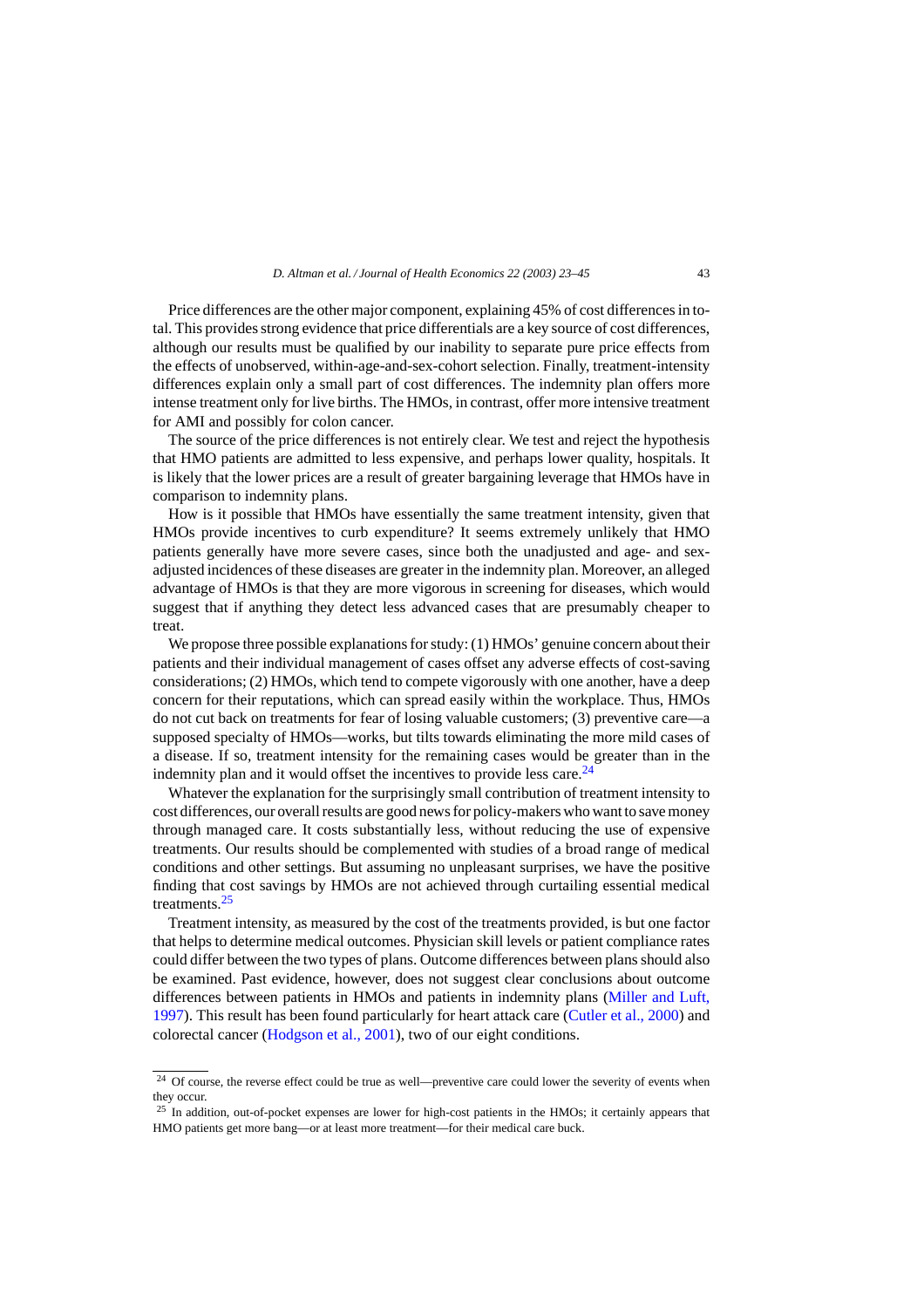<span id="page-21-0"></span>If treatments are no different on average between the two types of plans, why are older and sicker individuals more likely to stay in the indemnity plan? Our strong suspicion is that, not unlike many health policy analysts and economists, the employees enrolled in the GIC's health plans simply have the wrong view about treatment intensity, believing that the indemnity plan offers more intense treatments. It may also be the case, though, that unmeasured aspects of the treatment environment favor the indemnity plan. For example, customer satisfaction and relationships with providers may receive greater emphasis in the indemnity plan. A strong relationship with caregivers could be as important an input for patient satisfaction and selection as the treatment itself. Alternatively, factors such as unlimited choice of physicians and the absence of "gatekeeper" primary care providers may explain why high-risk patients prefer the indemnity plan.

Responding to the sense that the indemnity plan was overpaying for the same services, the GIC has taken action to cut the prices of that plan. In 1998, the GIC implemented rates in the indemnity plan closer to those paid by HMOs and Medicare. The GIC estimated FY1999 savings of 11% in the indemnity plan from this move, with additional savings to come in future years.<sup>26</sup> The cost savings created by the new payment system suggest either that our price hypothesis is correct, or that treatment intensity is falling in the indemnity plan. We prefer the former explanation, since it is unlikely that treatments would become less intense in the indemnity plan than in the HMOs when all plans effectively face the HMOs' payment rates.

Understanding the source of cost differentials between HMO and indemnity plans should help employers decide whether and how to implement risk-adjustment in their efforts to efficiently subsidize employee health plans. Efficiency requires that prices to consumers reflect "true" differences in plans' costs. Our results from Massachusetts show that mix effects which do not reflect true differences in costs—account for half of the excess cost of the indemnity plan. However, price effects, which are a true difference, account for most of the rest.

#### **Acknowledgements**

We are grateful to Joe Newhouse, Dan Robertson, Helena Rubinstein, Don Westwater, Srikanth Kadiyala, and two anonymous referees for helpful discussions, and to the National Institutes on Aging and the Alfred P. Sloan Foundation for financial support. The data used in this paper are proprietary.

#### **References**

- Altman, D., Cutler, D.M., Zeckhauser, R.J., 1998. Adverse selection and adverse retention. American Economic Review 88 (2), 122–126.
- Chernew, M., Scanlon, D., Hayward, R., 1998. Insurance type and choice of hospital for coronary artery bypass graft. Health Services Research 33 (3), 447–466.
- Cooper, G.S., Zhong, Y., Kurt, C.S., Leslie, K.D., Saeid, B.A., Rimm, A.A., 1999. The utility of Medicare claims data for measuring cancer stage. Medical Care 37 (7), 706–711.

<sup>26</sup> We are grateful to Helena Rubinstein of the GIC for discussing this issue with us.